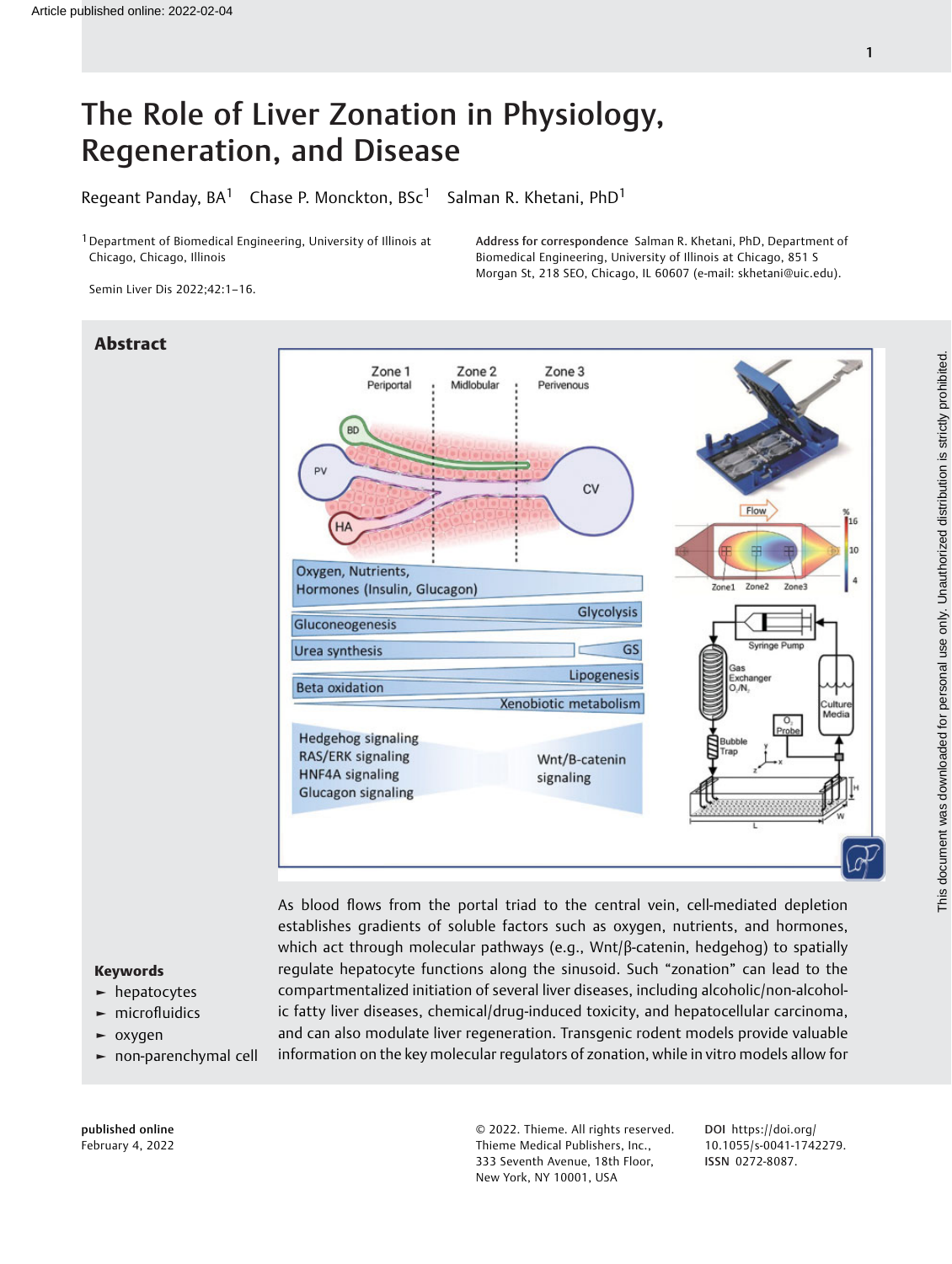subjecting cells to precisely controlled factor gradients and elucidating species–specific differences in zonation. Here, we discuss the latest advances in both in vivo and in vitro models of liver zonation and pending questions to be addressed moving forward. Ultimately, obtaining a deeper understanding of zonation can lead to the development of more effective therapeutics for liver diseases, microphysiological systems, and scalable cell-based therapies.

Hepatocytes along the liver sinusoid exhibit a spatial distribution of functions, a phenomenon termed "zonation." The liver is a central metabolic organ, and thus, zonation is thought to be optimal for carrying out a multitude of functions in parallel, ranging from maintaining glucose homeostasis to xenobiotic metabolism. A complex interplay between the gradients of multiple soluble factors (e.g., oxygen, hormones, nutritional stimuli) induced via cell-mediated factor depletion and molecular pathways (e.g., Wnt/β-catenin, hedgehog) contributes to the differential regulation of approximately 50% of liver genes along the sinusoid.<sup>1</sup> This complexity has presented challenges in deciphering the major regulators of zonation and its perturbations. Zonation also has implications in the initiation and progression of liver diseases such as non-alcoholic fatty liver disease (NAFLD), alcohol liver disease (ALD), hepatitis B and C viral infections (HBV and HCV), hepatocellular carcinoma (HCC), and chemical/drug-induced toxicity. Furthermore, of key interest is the identification of hepatocyte subpopulations within a zonated lobule which are responsible for repopulating lost or damaged tissue during the process of liver regeneration.

Several in vivo rodent models have contributed to our current understanding of the compartmentalization of hepatocyte functions along the liver sinusoid in both physiology and disease. Furthermore, several in vitro models, such as specialized static plates and microfluidic devices, have been employed to investigate liver zonation by subjecting isolated cells to controlled levels and gradients of oxygen, nutritional factors, hormones, and drugs in higher throughput culture formats than possible with live animal studies. Here, we discuss the latest findings on the molecular regulators of zonation, the known roles of zonation in liver diseases and regeneration, and both in vivo and in vitro model systems that have been employed in the investigations of zonation. Lastly, we discuss advances that will need to be made to further our understanding of this critical feature of the liver toward designing better therapeutics for liver diseases, microphysiological systems, and cell-based therapies for patients suffering from end-stage liver failure.

# Structural Anatomy and Physiologic Gradients in the Liver

Liver lobules are hexagonal in shape and serve as the functional units of the liver. They have a central vein (CV) in the middle of the hexagon and located radially in the hexagonal corners are the portal triads, which consist of a portal vein (PV), a hepatic arteriole (HA), and a bile duct (►Fig. 1A). Hepatocytes are organized in cords along the liver



Fig. 1 Liver zonation. (A) Schematic of liver sinusoid segregated to three zones: zone 1, the periportal region; zone 2, the midlobular region; zone 3, the perivenous or pericentral region. Created using Biorender.com. (B) PV brings in partially deoxygenated, nutrient and hormone rich blood, whereas HA brings freshly oxygenated blood. Cellular uptake and consumption deplete these soluble factors as the blood flows toward the CV, thereby creating a continuous gradient along the portal-central axis. Key metabolic pathways involved in glucose metabolism, nitrogen metabolism, fatty acid metabolism, and xenobiotic metabolism are distributed in a zonated manner. Complex crosstalk between several signaling pathways regulates zonated expression of approximately 50% genes within the liver lobule. (C) Hepatic markers that are enriched in each zone are listed. These markers are used to characterize zonated phenotypes in various in vivo and in vitro models and to assess perturbation in zonated phenotypes during disease and injury. Zonated toxicity can be induced in an animal or in vitro cultures using zone-specific hepatotoxicant chemicals and drugs. BD, bile duct; CV, central vein; HA, hepatic artery; PV, portal vein.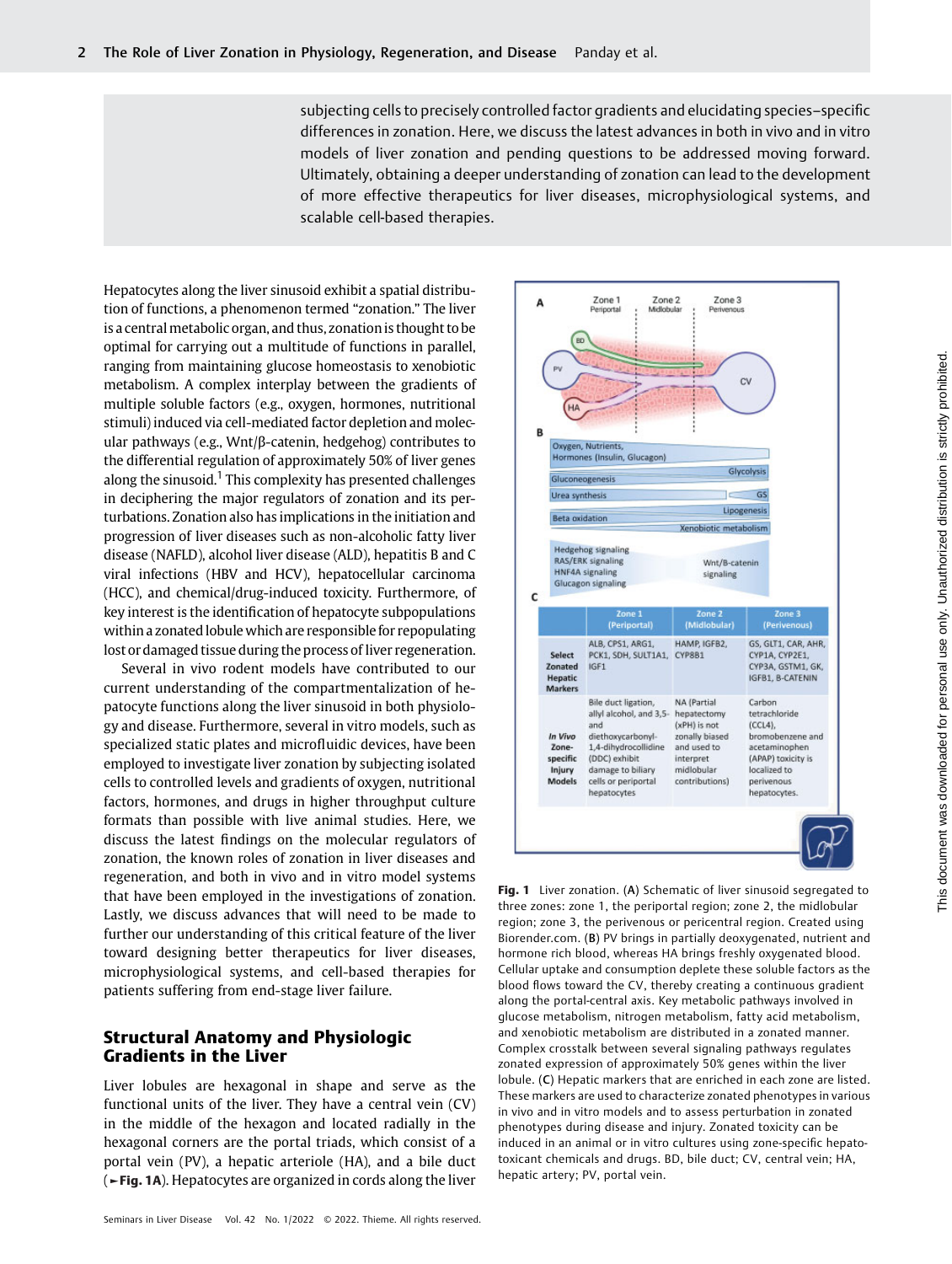lobule extending from PV to CV. Based on this architecture and the heterogeneity of hepatocytes, the liver lobule can be functionally divided roughly into three zones: zone 1 or the periportal zone is the region by the portal triad, zone 2 or mid-lobular is the intermediate zone between the portal triad and the CV, and zone 3 or perivenous/pericentral zone is by the CV. Hepatocytes along the lobule show functional compartmentalization that enables a multitude of functions to be performed in parallel. This compartmentalization also helps limit acute injuries from different toxicants (e.g., chemicals) to a specific zone.

Gradients of several different soluble factors exist along the liver sinusoid. Liver derives its blood from two afferent vessels, PV and HA (►Fig. 1A). The PV brings partially deoxygenated, nutrient rich blood from the gut and supplies approximately 75% of the blood to the liver, whereas the HA brings freshly oxygenated blood from the heart. As the blood flows through the liver acinus, nutrients, hormones, and oxygen are consumed by adjacent hepatocytes, forming a continuous gradient ( $\blacktriangleright$ Fig. 1A). The O<sub>2</sub> tension at the periportal region is approximately 60 to 65 mm Hg, dropping to approximately 30 to 35 mm Hg in the perivenous region.<sup>2</sup> Since  $O<sub>2</sub>$  is a known regulator of carbohydrate metabolism, hypoxia-inducible factors (HIFs), and reactive oxygen species (ROS), it is considered to be a key regulator of liver zonation. In addition to  $O<sub>2</sub>$  tensions, pancreatic hormones, such as insulin and glucagon, which counteract each other's actions, play important roles in establishing metabolic zonation of the liver<sup>3</sup>; the zone-specific expression of metabolic enzymes affects how hepatocytes respond to these hormones along the length of the sinusoid.

# Molecular Mechanisms of Zonation

### Wnt/β-Catenin Signaling

Wnt/β-catenin signaling in the liver is upregulated in zone 3 (►Fig. 1B) and has been extensively studied as a master regulator of zonated functions. Wnt proteins (19 isoforms in total) act on Frizzled receptors and effectively release βcatenin from a binding complex such that it can translocate to the nucleus.<sup>4</sup> β-catenin works with T-cell factors (TCFs), a family of transcription factors that regulate gene expression (e.g., Axin2, Cyclin-D), to promote a zone 3 phenotype in hepatocytes. Knockout mouse models have elucidated the key roles of proteins in the Wnt/β-catenin signaling pathway and their roles in zonation. For example, the tumor suppressing gene, adenomatous polyposis coli (APC), is highly present in the periportal region and was hypothesized to inhibit Wnt/β-catenin signaling. Deletion of the APC gene resulted in the upregulation of Wnt/β-catenin signaling in the periportal region and dysregulated ammonia metabolism.<sup>5</sup> Interestingly, loss of c-Myc, a downstream target of β-catenin that is a mediator of the Wnt pathway, did not affect the zonation of ammonia-metabolizing enzymes suggesting that liver zonation is maintained independent of  $c$ -My $c<sup>6</sup>$  A genetic knockout mouse model of Lrp5 and Lrp6 (co-receptors of Wnt) was employed to completely disrupt Wnt signaling in hepatocytes and cholangiocytes using albumin-Cre, which led to the loss of a perivenous phenotype, thereby demonstrating Wnt as a primary regulator of β-catenin.<sup>7</sup>

β-catenin is thought to be responsible for the localization of drug metabolizing enzymes in perivenous (zone 3) hepatocytes. For example, in vivo liver-specific knockout of βcatenin led to a complete loss of CYP1A2 and CYP2E1 expression, along with the loss of glutamine synthesis  $(GS)<sup>8</sup>$  Another study associated β-catenin activation with the elevated expression of CYP-related mRNAs, which was found to be indirectly regulated by β-catenin via it acting on different signaling pathways and nuclear receptors.<sup>9</sup> Similarly, β-catenin is also involved in the regulation of glutathione S-transferases and other phase II enzymes, possibly indirectly through the upregulation of the constitutive androstane receptor and interaction with the retinoid X receptor-dependent transcription.<sup>10</sup> Overall, β-catenin signaling has a dual role within the perivenous region: it upregulates zone 3-specific functions while downregulating zone 1-specific functions (e.g., ammonia detoxification, which is primarily performed by periportal hepatocytes).

R-spondins (RSPO) can facilitate Wnt/β-catenin signaling by binding to leucine-rich repeat-containing G-protein coupled receptor 5 (LGR5) receptors and preventing membrane clearance of Wnt receptors. RSPO3 is secreted from CV endothelial cells and its expression is restricted to the perivenous region. Deletion of Rspo3 in the late stages of development interfered with the establishment of zonation but did not impact Wnt expression level.<sup>11</sup> Additionally, ectopic expression of Rspo1 (functional analog) promoted a zone 3-like phenotype in zone 2 hepatocytes. More recently, a study established the RSPO-LGR4/5-ZNRF3/RNF43 pathway as a spatiotemporal rheostat of the hepatic Wnt/βcatenin activity gradient and metabolic zonation, whereby RSPO1 injection or Znrf3/Rnf43 deletion expanded Wnt/βcatenin expression to the periportal region.<sup>12</sup>

### Hedgehog Signaling

Hedgehog (Hh) signaling supports embryogenesis and development; however, Hh ligands are lowly expressed in adult hepatocytes and their role in establishing and/or maintaining liver zonation is poorly understood. Hh ligands, such as sonic hedgehog (Shh), Indian hedgehog (Ihh), and Desert hedgehog (Dhh), bind to Ptch1/2 receptors to relieve patched-mediated suppression of Smoothened (Smo).<sup>13</sup> Activated Smo leads to the stabilization and nuclear translocation of GLI transcription factors. Hh signaling is higher in the periportal region ( $\blacktriangleright$  Fig. 1B), and thus, has been implicated in regulating zone 1-like phenotypes in hepatocytes.

A study using Smo-KO mice identified two key roles of Hh signaling in maintaining zonation: (a) affecting the Wnt/βcatenin pathway by downregulating its target gene, Ihh, and (b) controlling the insulin-like growth factor (IGF) axis, where IGF-1 expression and IGF-1 serum levels decreased in Smo-KO mice whereas IGF-binding protein (IGFBP-1) mRNA levels were upregulated.<sup>14</sup> Specifically, these changes were found to be mediated by the GLI3 transcription factor. The regulation of the IGF-axis is particularly important in zonation because IGFBP-2 and IGF-1 are expressed in the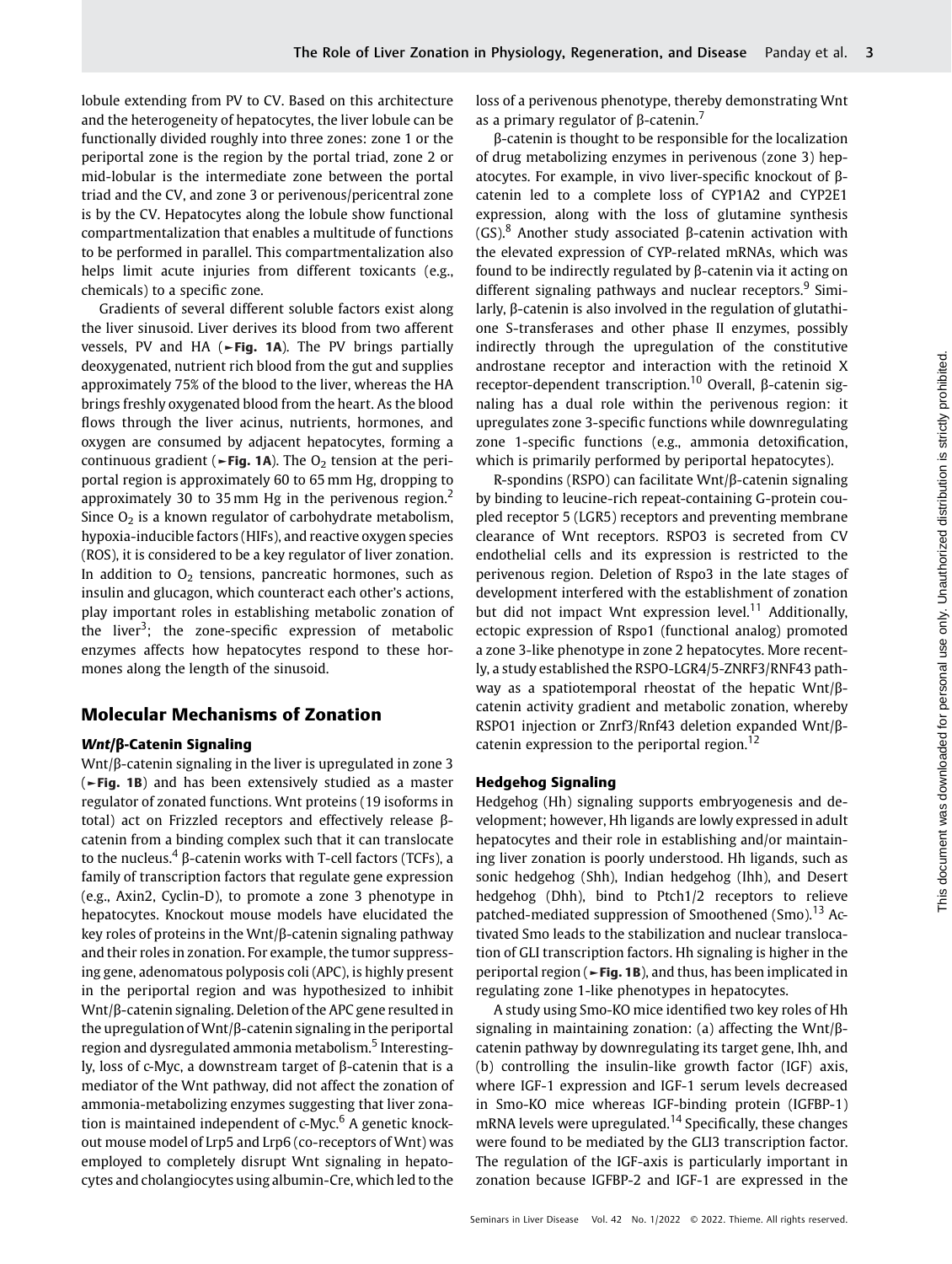periportal regions of rat livers (similarly to phosphoenolpyruvate carboxykinase [PEPCK]), whereas IGFBP-1 expression is higher in the perivenous region.<sup>15</sup> These findings highlight the role of Hh signaling in maintaining glucose homeostasis.

While Hh signaling affects local pathways in the periportal region, less is known about interactions with Wnt/β-catenin. Using in vitro and in vivo data from Apchomo (carrying a homozygous floxed exon 14 in the Apc allele leading to reduced APC levels) and Smo-KO mice, mathematical modeling was performed to understand the interactions between Wnt and Hh signaling pathways, such that Wnt signaling dominates the perivenous region and Hh signaling dominates the periportal region and communicate primarily by mutual repression.<sup>16</sup> It was believed that Ihh was a major modulator of Hh signaling in the liver, but Ihh is more predominant in the perivenous region (given that it is a Wnt target gene); however, Shh is established as the controller of Hh signaling in liver. Hh inhibition led to the periportal dominance of metabolic functions and Wnt activation led to the extension of zone 3, such that mid-lobular cells assumed perivenous-like phenotypes. Currently, no model is available to replicate Hh signaling in vitro, and thus, there is an important need to further understand its implications in zonation.

#### Hypoxia-Inducible Factors

HIFs, a family of  $O<sub>2</sub>$ -sensitive heterodimeric transcription factors, regulate gene expression in response to  $O<sub>2</sub>$  availability. In a low O<sub>2</sub> environment, the α subunit (HIF-1α, HIF-2α, and HIF-3 $\alpha$ ) translocates to the nucleus, interacts with the  $\beta$ subunit (aryl hydrocarbon receptor nuclear translocator or ARNT), and acts on target genes containing hypoxia responsive elements (HREs).<sup>2</sup> Thus, higher activation of HIFs is observed within hepatocytes in the perivenous region that has lower  $O<sub>2</sub>$  tensions. Due to their perivenous localization, HIFs have been investigated for their role in interacting with zone 3-specific signaling pathways (i.e., Wnt/β-catenin).

While HIF-2α/IRS2 (insulin receptor substrate 2) preferentially enhanced insulin signaling, thereby suppressing gluconeogenesis, HIF-1α promoted glycolysis, thus further corroborating the roles of HIFs in maintaining zonal glucose metabolism.<sup>17</sup> In an in vitro culture of rat hepatocytes, hypoxia promoted the induction of IGFBP-1, which was found to be regulated through ROS and HIF-2 and -3, further suggesting the important roles of HIFs in glucose homeostasis.<sup>18</sup> Additionally, vascular endothelial cell factor inhibition in normal or diabetic db/db mice led to vascular regression causing hepatic hypoxia that sensitized liver insulin signaling through HIF-2α stabilization.

The interactions between hypoxia/HIFs and β-catenin signaling have not yet been directly shown for liver zonation, but there is evidence of such interactions in other organ systems. For instance, studies in colorectal tissue suggest HIF-1 $\alpha$  to be a negative regulator of tumor suppressor APC, and thus has implications in the regulation of  $\beta$ -catenin.<sup>19,20</sup> Depletion of HIF1-α resulted in increased APC expression at the mRNA and protein levels, and conversely, depletion of APC resulted in increased HIF-1 $\alpha$ . HIF-1 $\alpha$  binding to the HRE present in the promoter region of APC was found to be the mechanism behind this regulation. In embryonic stem cells,

hypoxia increased β-catenin signaling and deletion of hif-1a and arnt reduced the expression of Wnt/β-catenin target genes.<sup>21</sup> Nonetheless, further studies are needed to elucidate the interactions between HIFs and β-catenin signaling specifically in liver zonation.

While HIF and Hh pathways probably act in a separate manner, interconnections have been demonstrated previously. For instance, hypoxia induced a systemic Hh response in mice and was shown to be preceded by HIF-1 $\alpha$  accumulation in vitro; inhibition or ablation of HIF-1α eliminated Hh activation.<sup>22</sup> Furthermore, hypoxia can induce Smo in pancreatic cancer<sup>23</sup> and neuroblastoma cells.<sup>24</sup> However, investigations of the connections between hypoxia/HIFs and Hh signaling in liver zonation are warranted.

#### Other Pathways

Apart from the major signaling pathways discussed above, several other pathways have been implicated in maintaining zonated phenotypes of either periportal or perivenous hepatocytes. The Ras/Raf/ERK pathway was initially postulated to be activated by blood borne molecules to attenuate perivenous markers in periportal hepatocytes.<sup>25</sup> This was further validated when hepatocytes cultured in increased serum concentrations showed periportal marker expression and suppression of perivenous markers.<sup>26</sup> Similarly, hepatocyte nuclear factor-4  $\alpha$  (HNF4 $\alpha$ ) and its interaction with β-catenin have been explored as a regulator of zonation. In liver stem cell-derived hepatocytes, activation of β-catenin through the inhibition of glycogen synthase kinase-3 β led to a perivenouslike phenotype, which was caused by a Wnt downstream target, LEF1, binding to the HNF4α promoter and repressing periportal genes.<sup>27</sup> Another study found that while HNF4 $\alpha$  is not zonally distributed, it antagonizes β-catenin through Tcf4 binding to promote a periportal phenotype.<sup>28</sup>

Despite Wnt/β-catenin being considered as the gatekeeper of liver metabolic zonation, factors controlling its spatiotemporal regulation are not fully understood. Dicer, an endoribonuclease III type enzyme that is involved in micro-RNA processing, is essential for the suppression of periportal proteins by Wnt/β-catenin/TCF signaling; however, Dicer's expression was found to be independent of β-catenin/TCF.<sup>29</sup> The loss of Dicer in hepatocyte-specific Dicer1 knockout mouse livers caused periportal proteins to be diffusely expressed throughout the entire lobule, suggesting that microRNAs are involved in the suppression of periportal protein expression. More recently, glucagon released by the pancreas was found to counteract Wnt/β-catenin signaling to regulate the expression of periportal genes.<sup>3</sup> These studies highlight the complex interplay of pathways and hormonal gradients that are involved in regulating zonated phenotype in liver lobules during homeostasis.

# Pathophysiology of Zonation

The liver is the largest glandular organ and is the powerhouse of the body for metabolism. As such, it is a common target for several diseases, such as NAFLD, ALD, HBV, HCV, and HCC. Given that 2 million people die per year from liver diseases,  $30$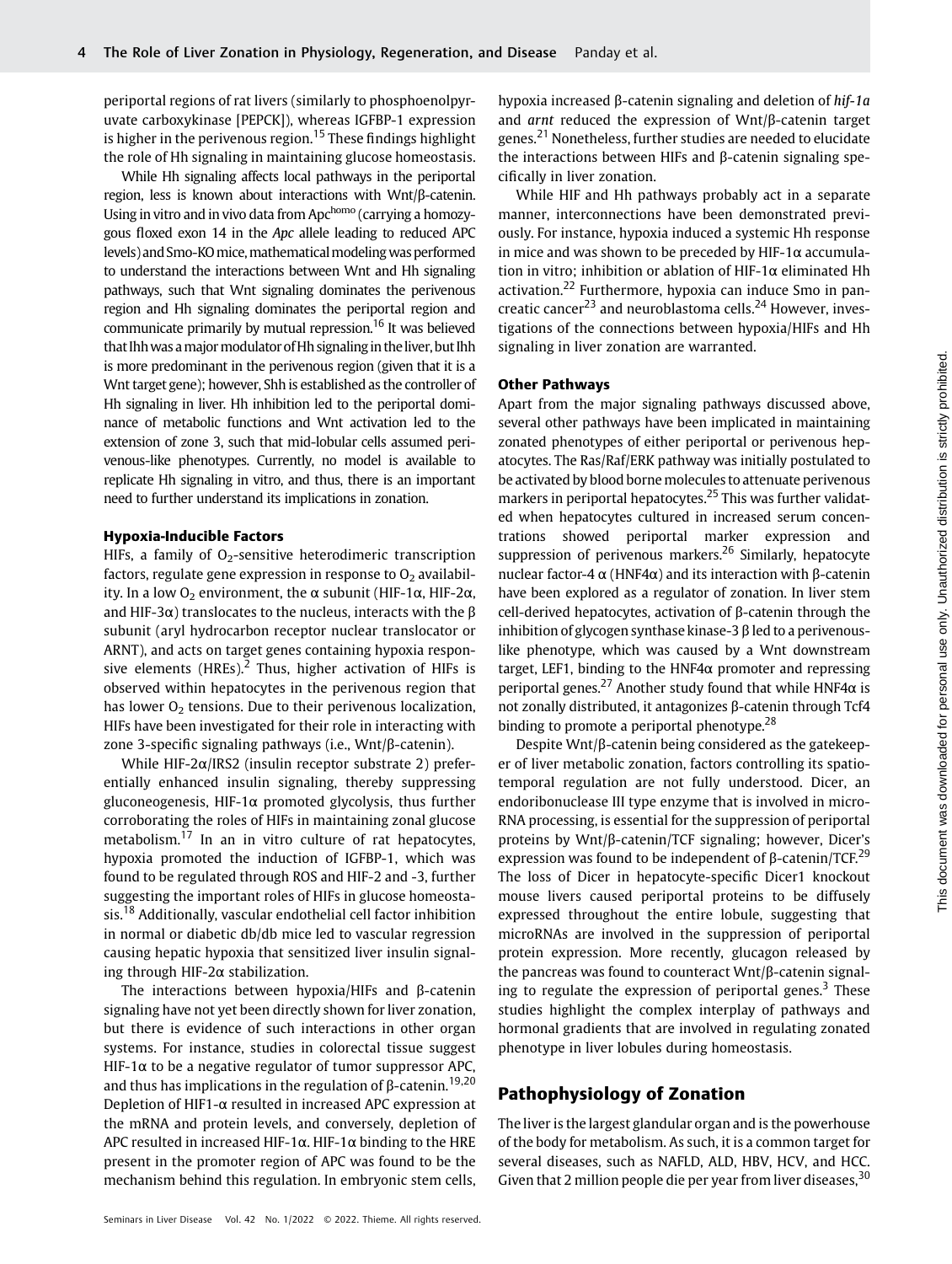it is pertinent to further understand etiologies and develop therapies to reduce the high morbidity and mortality. Zonation is a dynamic process that can regulate disease phenotypes and progression, and in turn be perturbed by diseases, which can negatively affect metabolic processes in the liver.

#### NAFLD and ALD

NAFLD is characterized by greater than 5% lipid accumulation (steatosis) relative to liver weight. In late stages, NAFLD can progress to non-alcoholic steatohepatitis (NASH) and is accompanied by complex inflammatory signals, hepatic insulin resistance, and fibrosis. $31$  In the normal liver, fatty acid synthesis and lipid accumulation occur predominantly in the perivenous region, whereas fatty acid oxidation occurs in the periportal region. Due to such a zonal distribution of lipid metabolism, both NAFLD and NASH manifest in zone 3, though the dysregulation can extend to zone 1 with unchecked disease progression.<sup>32</sup> Histology performed on human livers with NAFLD confirmed zone-specific lipid accumulation, in that the majority of patient samples (approximately 37%) displayed perivenous dominant steato $sis<sup>33</sup>$ ; interestingly, pan-acinar distribution was the second highest (approximately 34%) suggesting inter-individual differences in disease progression. Similarly, the zonal specification of biosynthesis enzymes is lost in the later stages of the disease $34$ ; for instance, histological analysis showed that phosphatidylethanolamine methyltransferase expression transitioned from a perivenous localization to a panlobular distribution and then to higher expression at sites of inflammation in healthy, steatotic, and NASH patients, respectively.

Mouse models of NAFLD have also been used to elucidate the phenotypic changes in liver zonation and to determine underlying molecular pathways. For instance, zonal specification of phospholipids (i.e., lipid zonation) was progressively lost in mice with NASH; lipid remodeling enzymes (e.g., LPCAT2) were upregulated and may contribute to the changes observed in vivo.<sup>35</sup> Importantly, this study identified species–species differences in zonation, in that phosphatidylcholine [PC(34:1)] was localized in the periportal zone in mice and in the perivenous zone in humans, whereas PC (32:2) had the opposite profile across the species.

Wnt/β-catenin pathway plays an important role in NAFLD progression and has been identified as a potential contributor of the metabolic perturbations in the liver zones. For instance, β-catenin was found to interact with transcription factor, FOXO1, to regulate gluconeogenic enzymes (e.g., G6Pase and PEPCK) and cause diet-induced obesity $36,37$ ; this occurred specifically via changes to hepatic lipogenesis and mitochondrial oxidative phosphorylation. β-catenin was also found to interact with HIF-1 $\alpha$ , linking several physiologic and molecular gradients together in the regulation of lipid metabolism. $37$  However, further work is needed to elucidate these complex and multifactorial mediators of zonal losses in diseases such as NAFLD/NASH. Mathematical modeling has attempted to bridge our understanding of these factors and their implications on lipid zonation<sup>38</sup>; this study concluded that the  $O<sub>2</sub>$  gradient and fatty acid uptake, but not the gradients of fatty acids along the sinusoid, contributed to the perivenous accumulation of lipids in the early stages of NAFLD (i.e., steatosis).

The Hh signaling pathway, which controls the molecular expression of periportal hepatocytes, is dysregulated in NAFLD. Healthy adult livers express very low levels of Hh ligands due to the secretion of Hh-interacting proteins (Hhips; Hh antagonists) from quiescent hepatic stellate cells (HSCs).<sup>39</sup> However, dramatic increase in Hh ligands localized to fibrotic regions have been reported in NASH patients.<sup>40</sup> Activated HSCs also play a crucial role in NAFLD progression as primary contributors to extracellular matrix (ECM) deposition and remodeling. The transition of quiescent HSCs to an activated state (myofibroblasts) leads to a downregulation of Hhip and an upregulation of GLI2.<sup>39</sup> Additionally, hepatocyte-specific conditional ablation of Smo in transgenic mice led to the upregulation of lipogenic transcription factors (e.g., SREBP1, PPAR, and PNPLA3) and enzymes (e.g., Acaca, Fasn, Elovl6, etc.) in the perivenous zone with the development of steatosis.<sup>41</sup> Collectively, these findings suggest that active Hh signaling plays a key role in the homeostasis of lipid metabolism and perturbed Hh signaling can promote steatosis through the differential regulation of GLI transcription factors.

Alcohol is a leading cause of morbidity and mortality worldwide, with ALD being the major cause of alcoholrelated mortality.<sup>42,43</sup> As with NAFLD, ALD can progress from simple steatosis to alcohol-associated steatohepatitis with inflammation, hepatocyte ballooning, and pericellular fibrosis.<sup>44</sup> Ultimately, fibrosis can lead to cirrhosis and HCC. Alcohol (ethanol) metabolism is mediated by alcohol dehydrogenase (ADH) that converts ethanol to a highly toxic aldehyde, which is then converted to acetate by acetaldehyde dehydrogenase that produces high levels of NADH. The CYP2E1 enzyme is responsible for the metabolism of approximately 20% of consumed ethanol and can be upregulated with ethanol consumption.<sup>45</sup> Since cytochrome P450 enzymes (CYP450) and ADH are expressed at higher levels in the perivenous region, $46$  ALD typically originates in this region though it progresses toward the periportal region with disease progression.<sup>47,48</sup> CYP2E1 is also regulated by Wnt/ $\beta$ -catenin through the LPR6 receptor<sup>7,49</sup>; LPR6-mediated upregulation of CYP2E1 was also associated with an upregulation in ROS, which may lead to the dysregulation of lipid zonation.

#### HBV and HCV

Both HCV and HBV infections cause dysregulation in the Wnt/β-catenin signaling pathway. Some studies have suggested that hepatocytes in the perivenous region are more susceptible to HCV infection; specifically, perivenous-like cells showed up to 40% more HCV transduction than periportal-like cells in vitro,<sup>50</sup> while hypoxia, which occurs more in the perivenous region, led to enhanced HCV replication in hepatoma cell lines and in correlative studies in liver biopsies from HCV-infected patients. $51$  HCV infection can also alter the expression of lipogenic enzymes from the periportal to midlobular region, possibly due to an increase in β-catenin activation mediated by HCV viral proteins.<sup>52,53</sup> Similar to the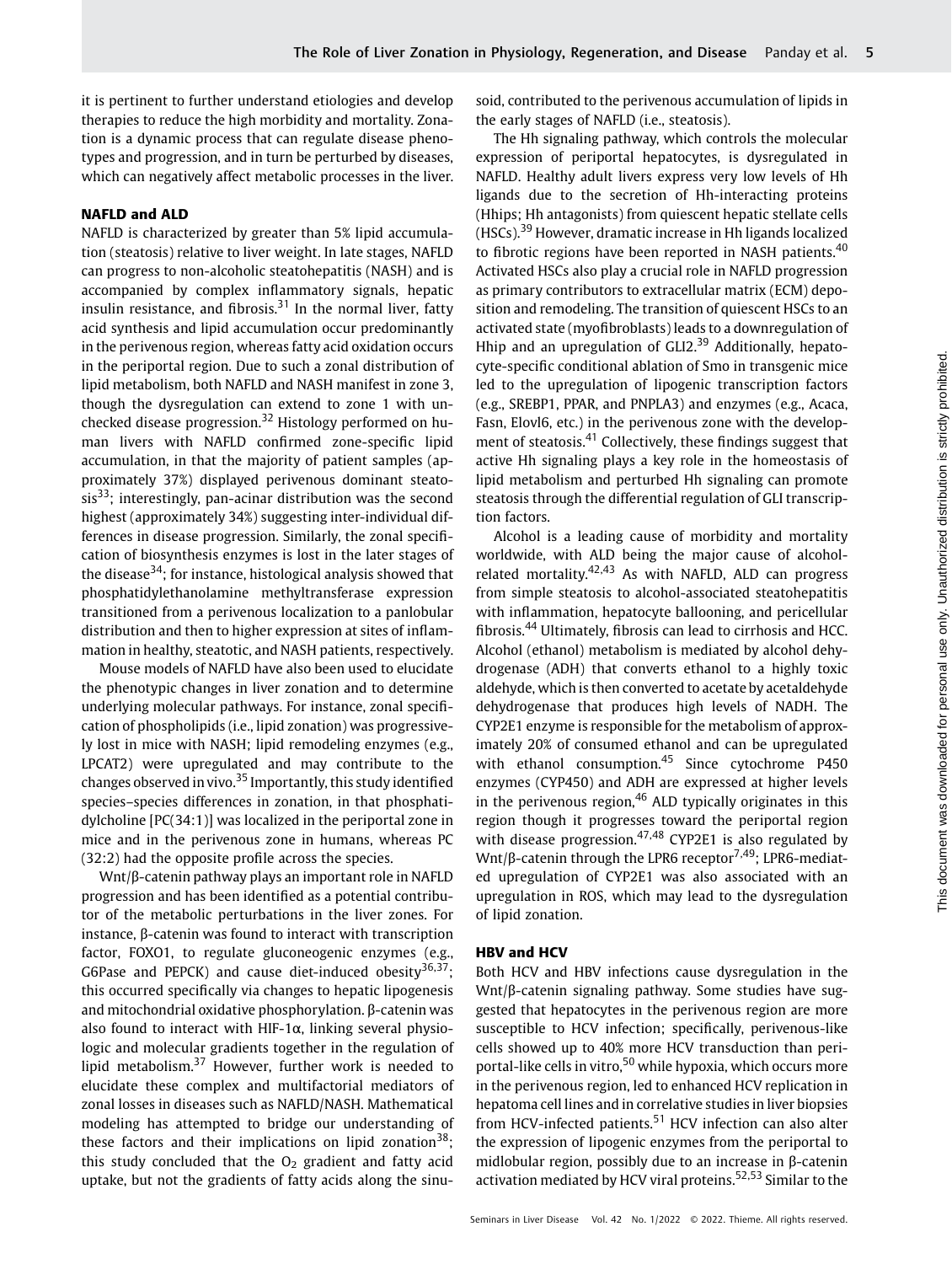zonal perturbations observed in metabolic diseases, zonated features are lost during HCV infection; for example, GS distribution is greatly dysregulated and shows a twofold increase in percent area in histological sections.<sup>52</sup> Interestingly, there is a growing evidence to support that the mutation in catenin β 1 (CTNNB1; gene encoding β-catenin) due to HCV viral proteins suppresses tumor-suppressing APC, leading to the dysregulation of DNA repair which aids in the development of HCC.<sup>53</sup> Approximately 27% of HCV-related HCC is associated with the CTNNB1 mutation as compared with approximately 12% observed in HBV-associated HCC and 21.2% in total non-viral-associated HCC. Furthermore, as compared with colorectal cancer, where CTNNB1 mutations are in the Thr41 and Ser45 residues, a higher frequency of HCV-related HCCs show CTNNB1 mutations in the Asp32 and Ser37 residues. Mutations in Asp32 and Ser37 resulted in higher β-catenin signaling than mutations in Thr41 and Ser45, which could help explain the higher propensity of CTNNB1 mutation in HCV-associated HCCs.

HBV biosynthesis predominantly occurs in perivenous hepatocytes and colocalizes with β-catenin signaling pathway.<sup>54</sup> In a liver-specific β-catenin null HBV transgenic mouse, the zonal biosynthesis of HBV was lost and led to a homogeneous distribution of viral biosynthesis and reduction in viral replication, suggesting a regulatory role of βcatenin in HBV replication.<sup>55</sup> Similarly, in HepG2 cells, HBV infection induced Src kinase-dependent β-catenin signaling and caused the disassembly of adherens junctions which are associated with an epithelial-to-mesenchymal transition observed in HCC.<sup>56</sup>

# **HCC**

Diverse metabolic and viral hepatic etiologies lead to HCC, thus making it biologically and molecularly heterogeneous, which presents major challenges in treatments.<sup>57</sup> Global gene expression analysis of 1,113 HCC samples revealed that welldifferentiated HCCs showed preservation of the zonated phenotype.<sup>57</sup> HCCs that maintained a periportal-like phenotype showed dysregulation of eight genes related to amino acid catabolism, lipid and glucose metabolism, and urea cycle. However, perivenous-type HCCs predominantly carried a mutation in CTNNB1 that led to the upregulation of β-catenin target genes. Aberrations in Wnt/β-catenin signaling pathway are detected in over 50% of HCC cases.<sup>58,59</sup> Liver-specific deletion of APC in mice promoted HCCs which was linked to the stabilization and nuclear translocation of β-catenin. $60$ 

NAFLD-driven steatotic HCCs are common in obese patients<sup>61</sup>; however, the molecular pathways that associate metabolic dysregulation to the onset of tumorigenesis are not well understood. While Hh signaling is below detection level in the healthy liver, metabolic dysregulation such as NAFLD is known to upregulate Hh pathway in the injured liver.<sup>62</sup> A recent study associated hepatocyte-secreted Ihh to the activation of HSCs via Myc and TGFβ2 that led to increases in the secretion of pro-tumorigenic Wnt5a from activated HSCs.<sup>63</sup> Thus, therapeutics targeting the Hh pathway can be an important strategy to combat NAFLD-driven HCC.

The contribution of the β-catenin mutation in HCC progression has also been associated with HCV infection, which upregulates β-catenin via HCV core proteins.<sup>53,64</sup> In both HCV and HBV, hypermethylation of APC was observed and was responsible for aberrant Wnt activation; however, CTNNB1 mutation was comparatively lower in HBV infected samples than HCV ones.<sup>59</sup> Thus, Wnt/ $\beta$ catenin pathway can be important target for therapeutics in HCC treatment.

#### Drug Toxicity

Many drugs bioactivated by CYP450 enzymes cause localized hepatotoxicity in the perivenous region due to higher CYP450 expression.<sup>65</sup> Acetaminophen (N-acetyl-para-aminophenol or APAP) is a widely studied zonal toxin that induces hepatic necrosis in the perivenous region. APAP hepatotoxicity accounts for approximately 48% of acute liver failures with approximately 29% of patients requiring liver transplantation.<sup>66</sup> While the majority of APAP is transformed into nontoxic glucuronide and sulfate, approximately 5 to 8% of APAP is metabolized by CYP2E1 and CYP3A4 to generate the reactive metabolite, N-acetyl-p-benzoquinone-imine (NAPQI). At a toxic dose of APAP, excess NAPQI leads to the depletion of glutathione and reacts with mitochondrial proteins to cause ATP depletion and necrosis.<sup>67,68</sup> APAP toxicity is further exacerbated due to ethanol-mediated induction of CYP2E1 in the perivenous region. $69$  A recent study utilized computational methods to incorporate all three metabolic pathways of APAP (i.e., sulfation, glucuronidation, and oxidation) to simulate the spatial distribution of APAP-induced toxicity and found that zonal differences affected glutathione-mediated detoxification and localization of hepatotoxicity.<sup>68</sup> Such computational methods could serve as a platform to study the effects of other metabolites that are zonally distributed. Another hepatotoxin, bromobenzene, also causes necrosis in perivenous hepatocytes due to the depletion of glutathione followed by bromobenzene-induced protein degradation.<sup>70,71</sup> A transcriptomics and proteomics study in rats reported significant alteration of 24 proteins following bromobenzene treatment and perturbation in enzymes involved in glutathione synthesis.<sup>72</sup> In contrast, allyl alcohol (AA) causes periportal toxicity and the mechanism was linked to higher and efficient uptake of AA in the periportal region and subsequent ADHmediated conversion of AA to the toxic aldehyde, acrolein.<sup>73</sup>

# Zonation in Liver Regeneration

The liver possesses an incredible capacity to regenerate fully after extreme injury (e.g., removal of approximately 90% of tissues mass) prompting speculation that a subpopulation of liver progenitor-like cells exist. A highly proliferative cell population has been identified in rodents, termed oval cells, though they arise only after severe injury<sup>74</sup>; however, the presence of a progenitor-like hepatocyte remains controversial in human studies. Given the varying functional responsibilities of hepatocytes along the liver sinusoid, investigators have postulated zonation to play a key role in regeneration. Several lineage tracing techniques or knockout models and injury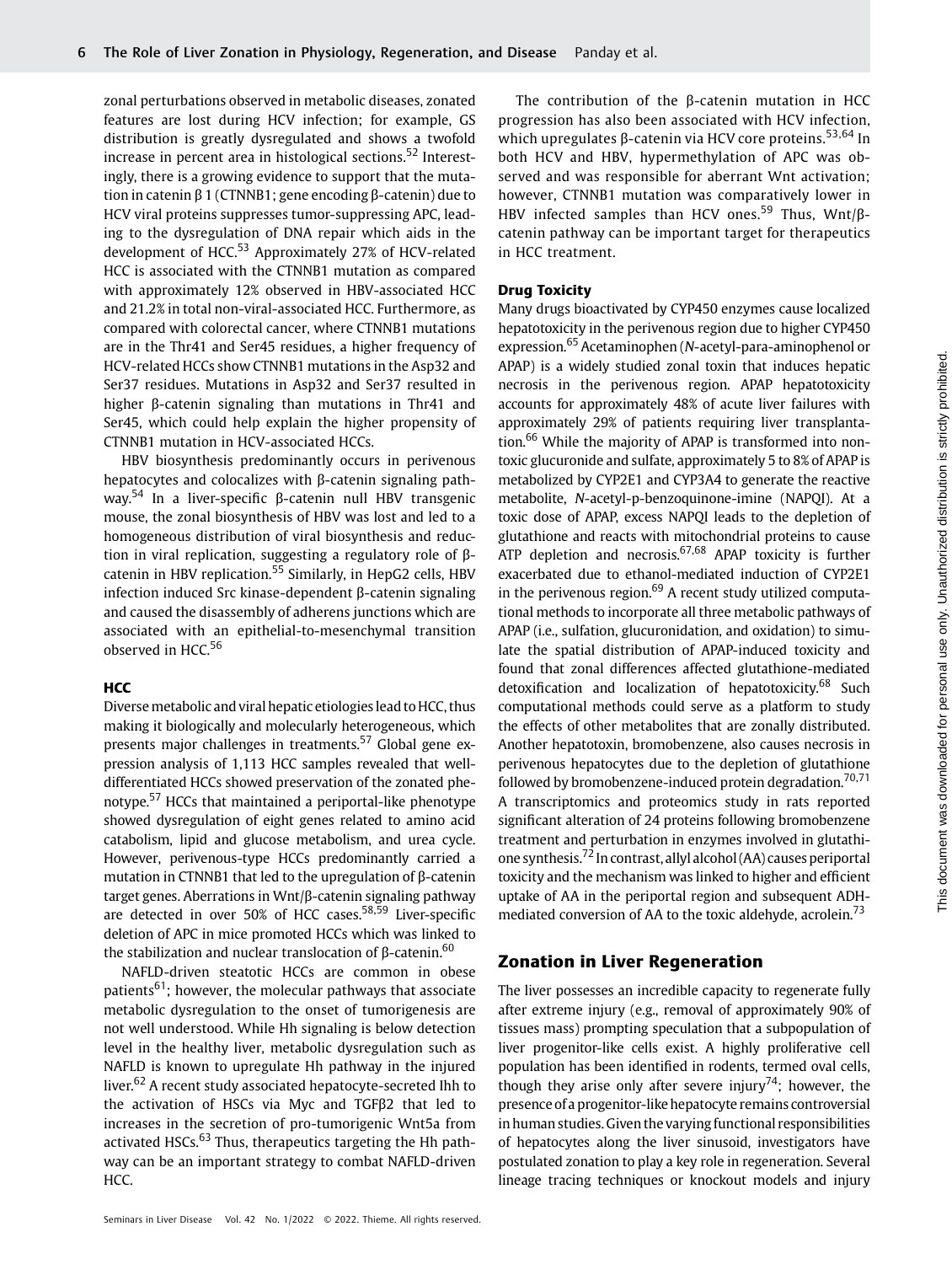models have been employed to elucidate a zonal population of self-renewing and regenerative liver cells.

Partial hepatectomy (xPH) in rodents is a well-established model that does not cause zonal damage and allows for the unbiased assessment of zone-specific responses; additionally, this injury model lacks inflammation and necrosis and is accompanied by hypertension and the transient modulation of signaling pathways, some of which are implicated in the regulation of zonation (e.g., Wnt/ $\beta$ -catenin signaling).<sup>75</sup> Crelabeled mice have been used to elucidate hepatocyte subpopulations responsible for regeneration. For instance,  $Mfds2+$  (a periportal marker) hepatocytes labeled with the Red Fluorescent Protein had a 1.66-fold increase in area after xPH as compared with sham controls.<sup>76</sup> Axin2+ hepatocytes, located around the CV and co-expressing GS, had a twofold higher EdU uptake during homeostasis, suggesting an active role in self-renewal.<sup>77</sup> Hepatocytes expressing high telomerase activity were also found to contribute to self-renewal, though they were distributed throughout the liver lobule.<sup>78</sup> Thus, several subpopulations have been demonstrated to play a role in natural turnover and injury-induced regeneration. However, it is important to note that this method of tracing cells for proliferative responses is inherently biased. For example, deletion of Axin2 did not alter regeneration after xPH, and instead, Axin2 expression was upregulated in hepatocytes in the periportal and midlobular (zone 2) regions (►Fig. 2A).<sup>79</sup> Since Axin2 is linked to proliferation and is upregulated after injury, it is likely that strict zonal compartmentalization is lost after severe injury events, and this allows all hepatocytes along the liver sinusoid to upregulate key genes/proteins required for proliferation and regeneration.

β-catenin is immediately upregulated after xPH and contributes to the increased expression of cyclin-D1; β-catenin liver knockout mice experience a delay in the initiation of liver regeneration (peak S-phase occurs at 72 hours as



Fig. 2 Assessments of hepatocytes in in vivo models of liver regeneration. (A) Axin2-LacZ+ mice were subjected to xPH and assessed using EdU, a marker of proliferation, after 40 or 72 hours. The percent of Axin2-LacZ+ hepatocytes was upregulated in the periportal (PV) and midlobular (PA: parenchyma) regions at 40 hours which correlated with peak in hepatocyte proliferation post-injury (a). Similarly, high doses of allyl alcohol (AA) uprequlated Axin2-LacZ+ hepatocytes in the periportal (PV) and midlobular (PA) regions as measured after 3 days of recovery (b) (adapted from Sun et al<sup>79</sup>). (B) Livers of R26R<sup>rb/wt</sup> mice activated with AAV8-TBG-Cre at low doses were subjected to AA (periportal injury) and carbon tetrachloride (CCL4) (perivenous injury) and assessed for the number of clones present in each zonal region 2 weeks post injury. Images demonstrate types of clones (i.e., 1-cell clones [*left*], 2-cell clones [*middle*], or  $\geq$  3-cell nodules [*right*]) (adapted from Chen et al<sup>83</sup>). (C) Lineage<sup>.</sup> tracing mice were subjected to 0.1% 3,5-diethoxycarbonyl-1,4-dihydrocollidine (DDC) or CCl4 for 2 weeks post tamoxifen injections and were analyzed 6 weeks post injury for glutamine synthetase (GS; green) and Tomato (red) immunostaining of histological sections. Hamp2-CreEr mice showed a significant increase in tomato area (%) for DDC (top-left) and CCl4 (top-right). Sox9-CreER mice similarly experienced a significant increase in tomato area (%) for DDC (bottom-left) and CCl4 (bottom-right) (adapted from Wei et al<sup>84</sup>).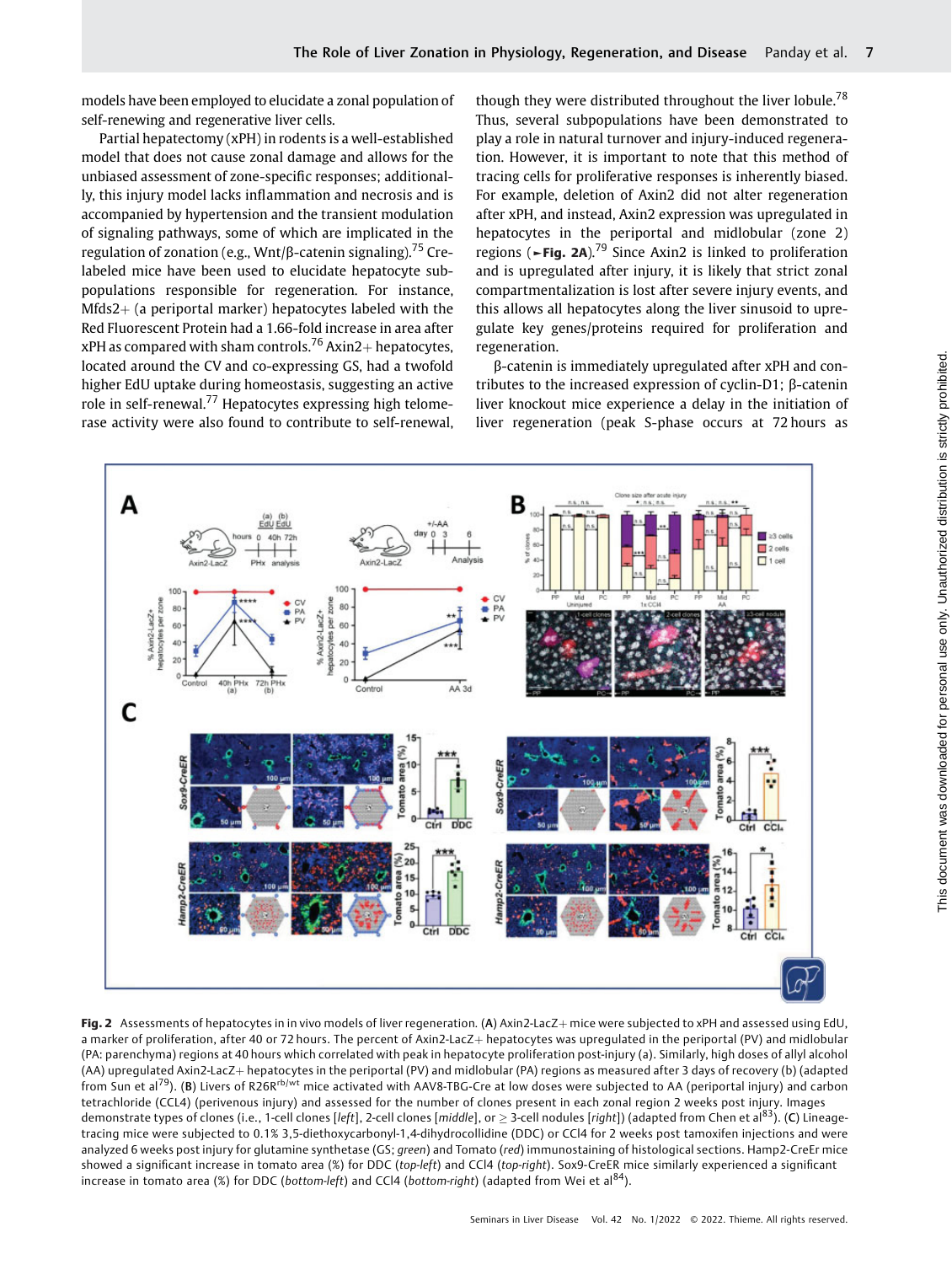opposed to 40 hours in wild type mice). $80$  Similarly, Wnt secretions from Kupffer cells were inhibited and peak Sphase detection in hepatocytes declined by 33%. Similarly, a loss of cyclin-D1 expression was observed after xPH in liver sinusoidal endothelial cells (LSECs) in Wnt-KO mice as compared with controls.<sup>81</sup> Interestingly, β-catenin induction and the increased expression of Wnt proteins (Wnt2 and Wnt9b) were observed across all the zones. This suggests Wnt/β-catenin signaling to be supported by the non-parenchymal cell (NPC) compartment and necessary for normal liver regeneration. Macrophages have been identified to modulate Wnt/β-catenin signaling to induce a compensatory stage during regeneration, such that non-proliferating hepatocytes upregulate key metabolic functions to compensate for the lost or damaged tissue. $82$  These studies suggest a critical role of liver NPCs, which have zonated responses, in regulating regeneration.

Regeneration is most prominent after injury; therefore, several injury models have been employed to study the contribution of zonation in regeneration. Most common models are carbon tetrachloride (CCL4) and AA administrations to induce perivenous and periportal damage, respectively. In zone-specific injury, the repopulation of cells appear to come from non-damaged hepatocytes (i.e., perivenous damage using CCL4 will prompt a regenerative response from periportal hepatocytes, likely because they did not experience damage). To assess lineage-traced hepatocytes, Rosa26-Rainbow (R26R) Cre reporter mice can be activated using adeno-associated virus (AAV) capsids and subsequently interrogated for hepatocyte proliferation (e.g., clones) along the liver sinusoid. $83$  R26R mice subjected to CCL4 or AA to induce zone-specific injury displayed a significant proliferation of adjacent hepatocytes located farther away from the injury site. However, the percentage of clones in each zone was not significantly different for either injury type (►Fig. 2B). Similar trends were confirmed by tracing the proliferation of hepatocytes using CreER mice after 3,5 diethoxycarbonul-1,4-dihydrocollidine (DDC) treatment (preferentially injures biliary cells to cause periportal damage) and CCL4 treatment.  $84$  During the period of recovery, transient loss of zonal hepatic phenotypes was observed. For instance, CCL4 treatment in R26R-EYFP mice led to a transient loss of zone-3 specific markers (e.g., Gls2, GS, Cyp2e1) that recovered after 6 days $85$  and caused an upregulation of key Wnt proteins (e.g., Wnt2, Wnt4, Wnt5a, Wnt9b) for up to 14 days post injury.<sup>86</sup> Therefore, all hepatocytes, regardless of zonal compartmentalization of functions, can contribute to proliferation and tissue repair after injury. The process of modulating hepatic phenotype is likely linked to the transient abolishment of soluble factor gradients in the liver during the turbulent period post injury, though zonation is re-established after recovery (e.g., periportal cells that expand into the perivenous region using lineage tracing will assume zone 3-like characteristics).

Broadly distributed lineage tracing of hepatocytes under homeostasis has been utilized as an in vivo technology to elucidate hepatocytes responsible for self-renewal and the implications of zonation. Labeling efficiency of R26R hepatocytes is known to be increased in the perivenous region, 87 and thus, sustained fluorescent gradients of reporter hepatocytes suggested that the long-term self-renewal during homeostasis was due to equal contributions from hepatocytes without zonal specificity (i.e., rejects the streaming theory).<sup>83</sup> Interestingly, a significant increase in clonal size  $(> 2$  cells) was observed in the midlobular region; this study confirmed proliferation to be independent of AAV vector transduction.

Proliferation tracer (ProTracer) technology is an advancement to lineage tracing as it allows for (1) unbiased, (2) nontoxic, (3) single cell type-specific labeling, and (4) spatiotemporal resolution of long-term proliferation of hepatocytes in mouse models. ProTracer was used to demonstrate zonation in hepatocyte proliferation under homeostasis with the greatest recordings in zone  $2 >$ zone  $1 >$ zone 3, which corroborated earlier findings.<sup>88</sup> Recently, Wei et al developed and deployed 13 CreER mouse lines, each representing a labeling technique for zone-specific markers (e.g., zone 1 centric: Arg1.1, Arg1.2, Gls2; zone 3 centric: Cyp1a2, Oat, GS; zone 2 centric: Hamp2, Mup3, Tert), to systematically locate zone-specific contributions of hepatocytes.<sup>84</sup> Positive cells in zone 1 using the Gls2-CreER mice showed a decrease from approximately 60 to 37% over 12 months whereas Cyp1A2 and Oat-CreER expression (zone 3 with portions of zone 2 showing expression) increased proportionally, suggesting that zones 2 and 3 expand and give rise to zone 1 cells under normal conditions. Interestingly, GS-CreER, a more faithful marker of approximately three cell layers around the CV, was unchanged over the 12-month period suggesting the midlobular hepatocytes to be the key contributors to repopulation during homeostasis. To reduce bias from single gene tracing, this finding was further confirmed in Hamp2-CreER lines where an increase from approximately 7.4% to approximately 27.4% in zone 2 expression was observed. These mice were subjected to periportal or perivenous injury and specific subpopulations (e.g., Hamp2 and Sox9) greatly contributed to proliferation after either injury type (►Fig. 2C); Sox9 positive cells were also previously implicated as a potential progenitor-like cell.<sup>89</sup> The response of Hamp2-positive cells in the study by Wei et al corroborates findings that midlobular hepatocytes are responsible for regeneration and this transition region is not usually a target for damage which offers it a biological advantage over the other zones.<sup>84</sup>

## In Vitro Liver Platforms to Model Zonation

Many in vitro liver models have been developed that can functionally stabilize hepatic functions for days to weeks and are advantageous for disease modeling, drug screening, and regenerative medicine. $90$  Such models include conventional two-dimensional (2D) monocultures, micropatterned cocultures, self-assembled spheroids, bioprinted tissues, and microfluidic devices. Though throughput is compromisedwith more complex culture models, the increasing technological complexities allow for higher order control over physiological phenomenon (e.g., establishment of key gradients associated with the regulation of zonation). Here, we review relevant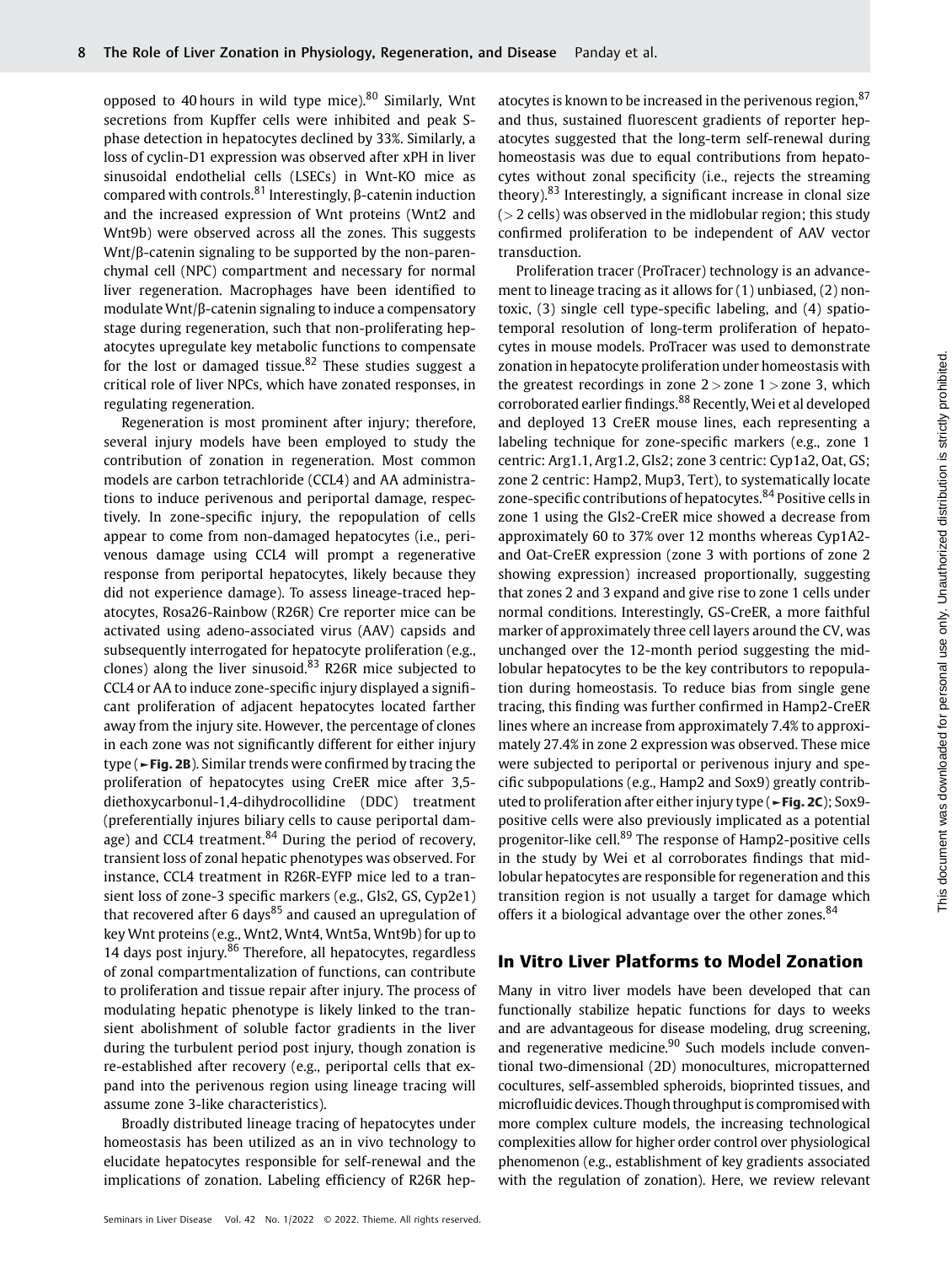platforms that aim to replicate zonated features of hepatocytes and identify key areas for improvements.

Oxygen tension is a key gradient established along the liver sinusoid and implicated in regulating zonation. However, conventional well-plate cultures typically subject cells to a single concentration that is based on ambient  $O<sub>2</sub>$  in the air (approximately 21%) and diffusion through culture medium. A straight-forward method for modulating  $O<sub>2</sub>$  tension onto cell cultures is via specialized incubators capable of regulating the infusion and mixing of three gases ( $CO<sub>2</sub>$ ,  $N<sub>2</sub>$ , and  $O<sub>2</sub>$ ). Adjusting the height of the cell culture medium, which modulates the oxygen tension at the cell culture surface due to the low solubility of  $O<sub>2</sub>$ , has been similarly employed to replicate aspects of zonation. $91$  For instance, HepG2 cultures supported a 10-fold difference in CYP450 activity between hypoxic and hyperoxic conditions, though differences in activity within the physiologic  $O<sub>2</sub>$  range were not discernable. Conversely, using the cell culture platform height relative to the air–liquid medium interface to modulate oxygen tension (between 4 and  $15\%$  O<sub>2</sub>) has been adapted to a perfusion system to mimic physiologic-like flow over a primary rat hepatocyte (PRH) ECM sandwich culture.<sup>92</sup> Protein analysis supported an upregulation of periportal markers (CPS1 and Arg1) and perivenous markers (GS and CYP3A4) in the high and low platform heights, respectively (►Fig. 3A); however, this method relied on raising the position of the cell culture surface within the device to manipulate the medium height, which also led to a concomitant doubling in the magnitude of the fluid shear stress on the cells.

Cell microenvironments that are three-dimensional (3D) are a closer representation of physiologic cell–cell and cell– ECM interactions; generally, 3D liver models support higher functions than 2D conventional monolayers cultures for several weeks in culture,  $90$  which allows for long-term appraisal of hepatic responses to molecular gradients. HepG2 cells cultured in a thin hydrogel using a paper-based culture platform demonstrated higher hepatic functions at physiologic  $O_2$  as compared with 2D culture.<sup>93</sup> Importantly, gene expression analysis supported upregulation of drug metabolizing genes (e.g., CYP2E1, UGT1A1, AhR) at 3% or  $8\%$  O<sub>2</sub> relative to 20% O<sub>2</sub> controls, and the HepG2 were more sensitive to APAP toxicity potentially due to an increase in drug metabolizing capacity (e.g., glucuronidation and sulfation) under perivenous-like oxygen tensions. Spheroid cultures also create soluble factor gradients along the radius of the spheroid due to diffusion limitations, which can be modulated by the size of the spheroids. For instance, spheroids created using C3A hepatoma cells displayed higher CSP1 (a periportal marker) protein at the periphery as compared to the low oxygen region in the core of the spheroid.<sup>94</sup>

Gas-permeable plates created using polydimethylsiloxane (PDMS; a popular biocompatible polymer for cell culture with a high  $O<sub>2</sub>$  permeability coefficient) membranes have also been utilized to modulate  $O<sub>2</sub>$  tensions at the cell surface using tri-gas incubators<sup>95</sup>; such specialized plates were used to modulate the  $O_2$  consumption rates of PRHs in high oxygen flux (i.e., gas permeable) and low oxygen flux (gas impermeable) conditions to mimic periportal, perivenous, and hypoxic  $O<sub>2</sub>$  tensions using tri-gas incubators set to approximately 10, 5, and 2.5%, respectively (►Fig. 3B). PRHs in the high oxygen flux conditions maintained a high oxygen consumption rate (OCR), while low flux conditions reduced their OCR with low ambient oxygen. In the periportal-like  $O<sub>2</sub>$  range, gluconeogenesis markers were upregulated (e.g., glucose-6-phosphate) which correlated with glucose measured in the media, whereas intracellular localization of perivenous markers (active β-catenin and its downstream target, GS) was observed in perivenous-like  $O<sub>2</sub>$  conditions.

In contrast to static cultures, bioreactors allow for the generation of soluble factor gradients over cell cultures. A flat-plate bioreactor made of gas-impermeable polycarbonate was coupled with a perfusion pump and an  $O<sub>2</sub>$  exchanger system to create  $O<sub>2</sub>$  gradients over 2D monocultures of PRHs.<sup>96</sup> The cell-mediated depletion of  $O<sub>2</sub>$  from the inlet (periportal-like, set to 76 mm Hg) to the outlet (perivenouslike, set to 5 mm Hg) regions of the bioreactor established steady-state  $O_2$  gradients ( $\blacktriangleright$ Fig. 3C). Hepatocytes in this bioreactor displayed an in vivo-like zonal distribution of PEPCK at the inlet and CYP2B at the outlet regions. A second iteration of the device expanded the culture period from 24 to 72 hours by functionally stabilizing PRHs via coculture with 3T3-J2 murine embryonic fibroblasts; in this model, upregulation of drug metabolizing enzymes (CYP2B and CYP3A) and increased APAP toxicity were observed in the low  $O_2$  region as compared with the regions with higher  $O_2$ , presumably due to the metabolism of APAP into its toxic metabolite via CYP450 enzymes as in vivo.<sup>97</sup> Another laboratory-scale bioartificial liver model cultured with porcine hepatocytes found  $O<sub>2</sub>$ -independent localization and upregulation of GS suggesting that  $O<sub>2</sub>$  alone may not be sufficient to regulate GS expression.<sup>98</sup> The ExoLiver bioreactor platform can similarly create an  $O<sub>2</sub>$  gradient through perfusion across the cell culture surface and is amenable to coculture to mimic in vivo-inspired PHH-NPC interactions.<sup>99</sup> Dynamic coculture of hepatocytes and LSECs from freshly isolated human and rat sources supported differential expression of periportal (e.g., Gls2, Aqp1) and perivenous (e.g., Glul, Oat) markers at the inlet (periportal-like) and outlet (perivenous-like) regions, respectively. The LiverChip platform contains multiple bioreactors in a single perfusion system and can support 3D hepatocyte spheroidal cultures tethered to ECM-coated pores.<sup>100</sup> The platform generates  $O<sub>2</sub>$ gradient from the inlet to the outlet, supports long-term hepatic functions, and can be coupled with NPCs, such as Kupffer cells, to investigate immune-mediated liver responses; however, further work is needed to determine if zonation can be replicated in the LiverChip.

Microfluidic devices (i.e., miniature bioreactors that induce laminar flow over cells) have also been used to induce zonated phenotypes in hepatocyte cultures. For example, a PDMS-based microdevice utilizes a bilayer system to culture primary mouse hepatocytes within an established  $O<sub>2</sub>$  gradient via an air–gas channel.<sup>101</sup> A Pd-meso-tetra (4-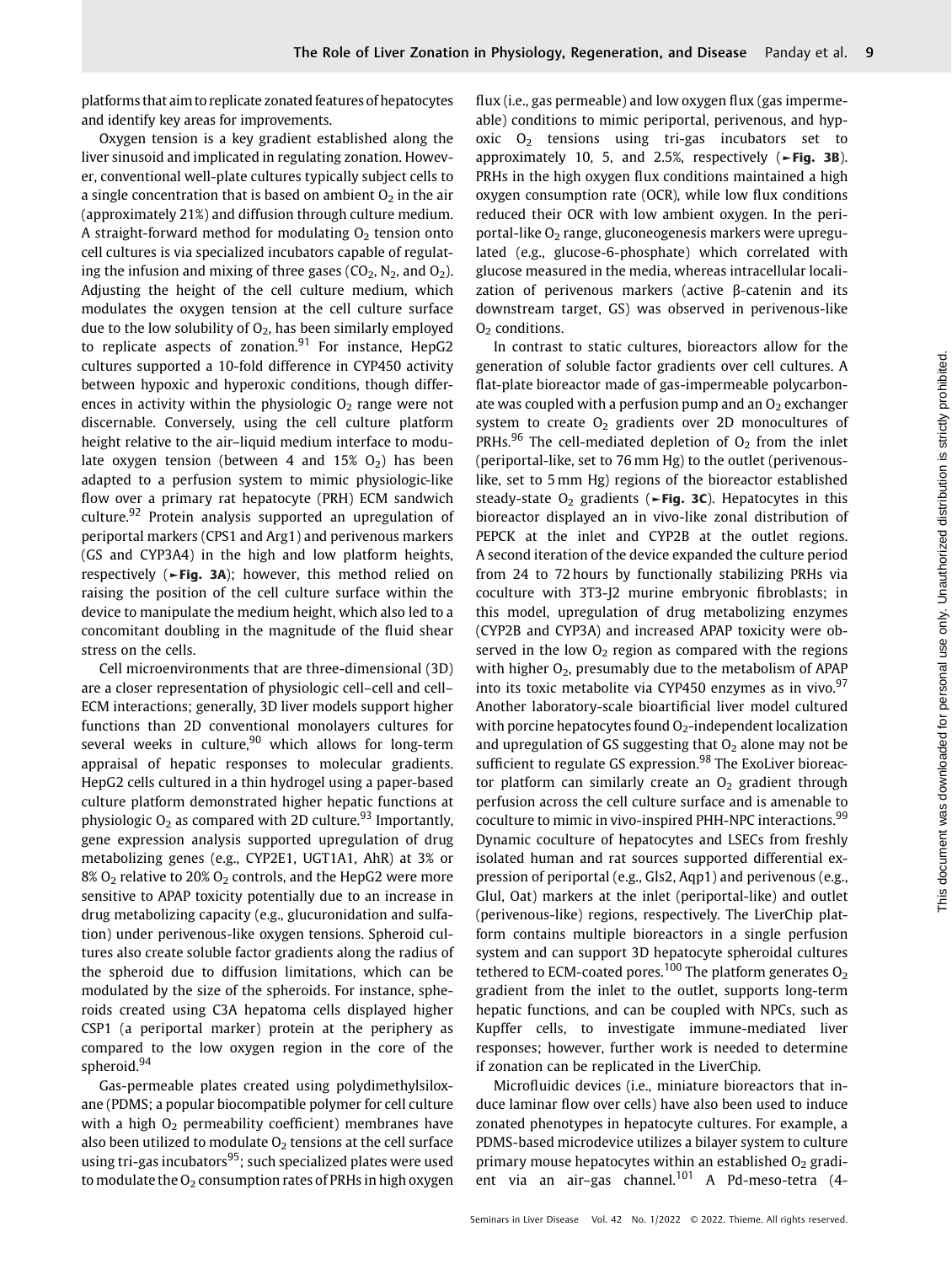

Fig. 3 In vitro liver platforms useful for investigating zonation. (A) Schematic of adjustable devices that control the elevation of coverslips for cell culture to modulate the oxygen diffusion within the perfusion chamber; perivenous settings (low oxygen) upregulated glutamine synthetase and CYP3A4, whereas periportal settings (high oxygen) upregulated carbamoyl phosphatase synthetase I and arginase based on Western Blot analysis (adapted from Tomlinson et al<sup>92</sup>). (B) Hepatocytes cultured on PDMS  $[+]$  gas-permeable plates or gas-impermeable [-] plates were assessed for oxygen consumption rates (amol/cell\*s) over 5 days of culture. Extracellular glucose levels and glucose-6-phosphate (G6PC) gene expression were assessed and supported increased gluconeogenesis in periportal-like cultures (high oxygen) (adapted from Scheidecker et al<sup>95</sup>). (C) Flat-plate bioreactor to subject hepatocyte cultures to an oxygen gradient via flowing culture medium. Primary rat hepatocytes (PRHs) were assessed along the length of the device and phosphoenolpyruvate carboxykinase (PEPCK) (periportal marker, high at inlet) and CYP2B (perivenous marker, high at outlet) correlated with zonated trends found in vivo (adapted from Allen et al<sup>96</sup>). (D) Microfluidic-based mixers can modulate the oxygen tension along the length of the device. A gradient of free fatty acids (FFA) from 0 to 2 mM linoleic acid was established with the higher FFA concentration increasing genes associated with lipogenesis. Oxygen and FFA gradients together increased lipid accumulation in the perivenous-like region based on Oil Red-O staining (adapted from Bulutoglu et al<sup>103,104</sup>). (E) The schematic depicts the liver acinus microphysiological system (LAMPS) microfluidic device and its various components, including primary hepatocytes, endothelial cells, stellate cells, and macrophages. Control over oxygen tension via flowing medium created zone 1-like and zone 3-like regions with higher oxidative phosphorylation and glucose levels measured at the inlet (zone 1) (adapted from Li et al<sup>107</sup>). (F) Gene expression analysis for key perivenous (e.g., Axin2, LGR5) and periportal (e.g., Alb, Ttr) markers in immortalized murine hepatocytes genetically modified to upregulate Wnt signaling after doxycycline (+DOX) administration; hepatocytes had a higher induction of Cyp1a1 enzyme expression with co-treatment with  $\epsilon$ -treatment with  $\epsilon$ -treatment (adapted from Wahlicht et al<sup>50</sup>). with 3-methylcholanthrene (3MC) and were more sensitive to acetaminophen toxicity with +DOX treatment (adapted from Wahlicht et al<sup>5</sup> (G) Schematic of a droplet microfluidic device to generate hepatocyte microtissues. The extracellular matrix type and microtissue size can be tuned, and a second cell type (e.g., fibroblasts or endothelial cells) can be coated onto the outside of the hepatic microtissues to generate cocultures. The hepatocyte/fibroblast microtissues display functions for 6+ weeks and can be used to study the effects of soluble factors and their gradients on zonated liver functions in a 3D microenvironment (adapted from Kukla et al<sup>112</sup>).

carboxyphenyl) porphyrin (Pd-TCPP) oxygen-sensitive fluorescent dye is mixed with the PDMS in the devices to enable real-time oxygen sensing. Importantly, a twofold higher expression of PEPCK was observed in the region corresponding to the periportal  $O<sub>2</sub>$  tension and fourfold higher expression of glucokinase was observed in the region mimicking the perivenous  $O<sub>2</sub>$  tension. An alternative approach to establish zonation in vitro is to couple dual-inlet micromixers with microfluidic devices to establish metabolic gradients

across the cell culture surface. The Metabolic Patterning on a Chip (MPOC) platform uses a "Christmas-tree" mixer to induce physiologic-like gradients of hormones (e.g., insulin or glucagon) and can modulate carbohydrate and nitrogen metabolism in hepatocytes in a zonated manner.<sup>102</sup> PHHs subjected to opposing hormone gradients in the MPOC device responded with increased CPS1 staining in the high glucagon region and higher glycogen storage in the high insulin region.<sup>103</sup> Novel microfluidic designs incorporate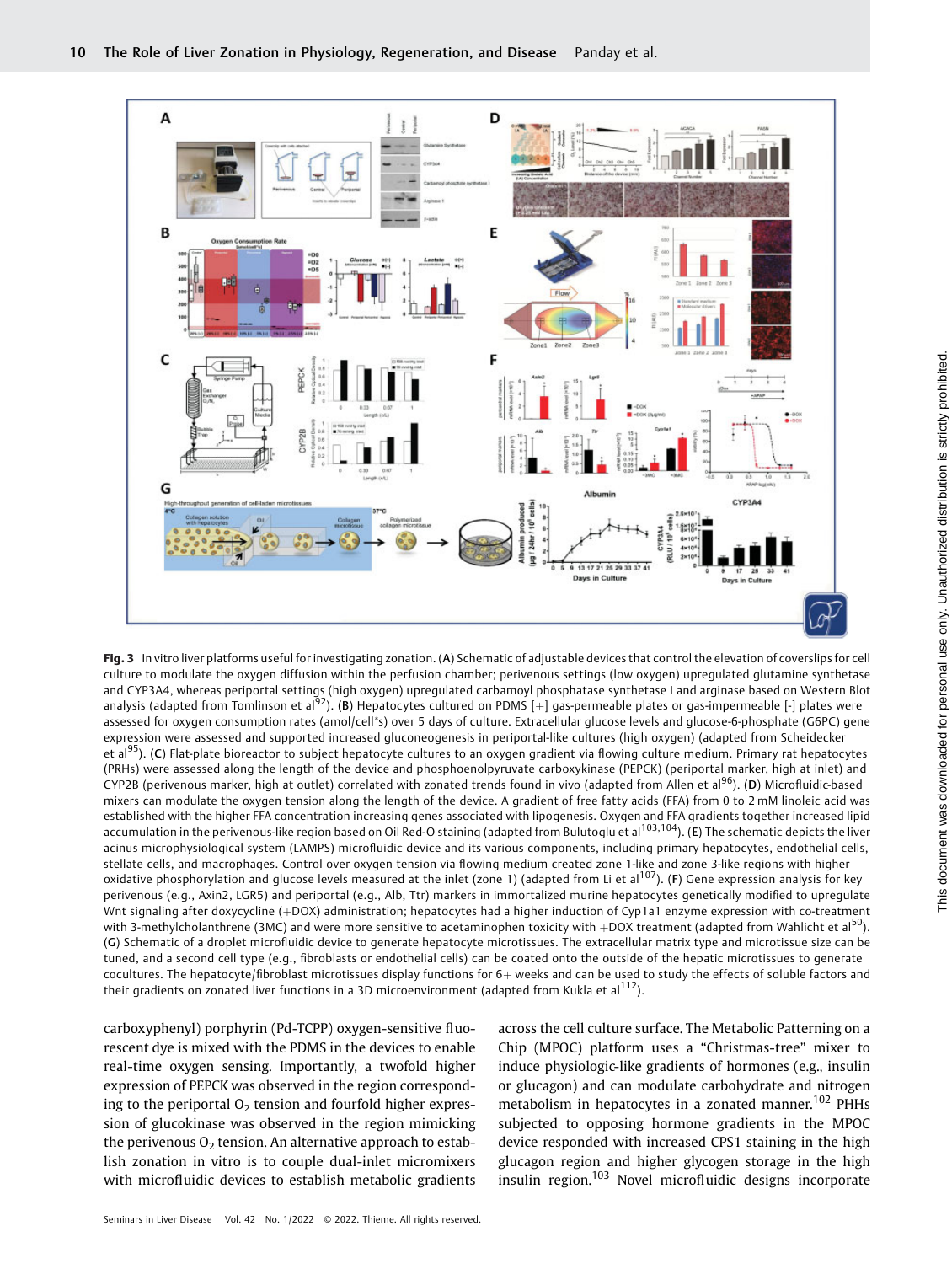multiple methods to establish key gradients in the liver to better recapitulate zonation. Most recently, the MPOC has been adapted for dual  $O<sub>2</sub>$  and lipid gradients along the surface of PRHs.<sup>104</sup> A micromixer established a 0 to 2 mM linoleic acid gradient to replicate zonated lipid metabolism (increased Oil-Red-O staining in zone 3-like region) and utilized an  $O<sub>2</sub>$  quenching solution (i.e., 0.13% sulfite and 13 μM cobalt) to overlay a chemically induced oxygen gradient across the cell culture surface (►Fig. 3D); an increase in transcripts for markers of lipid metabolism (e.g., ChREBP, ACACA, FASN) was observed in zone 3 as compared with the zone 1 regions for PRHs.

Another microfluidic device, which incorporated PHHs and liver NPC cell lines in a sequentially layered assembly, supported long-term hepatic functions and showed increased sensitivity to immune-mediated drug responses.<sup>105</sup> The next iteration of this device, the 3D Liver Acinus Microphysiologic System (LAMPS), replicated zone-specific oxygen tensions by modulating the flow rate from 15 μL/h (zone 1-like; higher oxygen due to lower OCR) to 5  $\mu$ L/h (zone 3-like).<sup>106</sup> Zone 1 devices supported approximately twofold higher oxidative phosphorylation (measured via tetramethylrhodamine, ethyl ester [TMRE] fluorescence) and approximately fourfold higher glucose output, relative to zone 3 devices. In contrast, zone 3 devices had higher CYP2E1 activity, steatosis, and higher toxicity due to APAP. Recently, the vascularized-LAMPS model incorporated primary human LSECs in a glass-based chip with a continuous oxygen gradient along the cell culture surface (►Fig. 3E).<sup>107</sup> Using fluorescent labeling to quantify mitochondrial membrane potential and lipid accumulation, the vascularized-LAMPS supported higher oxidative phosphorylation in zone 1 and increased steatosis in zone 3, especially with molecular drivers of NAFLD (e.g., lipopolysaccharide, epidermal growth factors, and transforming growth factor β). Zonespecific activation of transmigration in polymorphonuclear leukocytes was not observed, whereas HSCs displayed higher activation in zone 3 upon incubation with transforming growth factor β.

Direct modulation of molecular drivers (vs. soluble factor gradients) is an alternative technique to model zonal phenotypes of hepatocytes in vitro. For example, regulation of Wnt signaling in vitro is a promising tool to induce zone-specific phenotypes in hepatocyte cultures. Though surrogate Wnt agonists have been utilized in vivo to regulate liver zonation, <sup>108</sup> their utility in vitro has not been established. Due to the instability of recombinant Wnt proteins in culture medium, genetic modifications of immortalized primary murine hepatocytes in conventional cultures have been used to induce Wnt signaling using a doxycycline (DOX) pulse.<sup>50</sup> A 4-day treatment with DOX significantly increased the perivenous genes, Axin2 and LGR5, whereas it downregulated periportal genes such as Alb and Ttr; co-treatment with DOX and 3 methylcholanthrene, a CYP1A inducer, caused a significant increase in Cyp1a1 gene expression (►Fig. 3F). Additionally, DOX-treated cultures (i.e., pericentral-like cells) had an increased sensitivity toward APAP toxicity. Alternatively, CHIR99021, which is a GSK inhibitor and causes increased Wnt/β-catenin signaling, has been used to upregulate perivenous-like markers in 3D hepatoma (HepaRG) spheroid cultures.<sup>109</sup> Using a microfluidic device to create a gradient across the HepaRG spheroids, this platform could upregulate CYP450 functions and replicate zonal toxicity (i.e., increased cell death was observed in the high-CHIR99021 region of the device following treatment with 10μM APAP). While direct modulation of Wnt/β-catenin signaling can modulate zonated phenotypes as above, these studies do not provide a natural context in which hepatocytes respond to overlapping gradients of multiple soluble factors in the flowing blood.

While the in vitro models discussed above have recapitulated some aspects of liver zonation, it has not been yet possible to mimic the full complexity of liver zonation. Single cell RNA sequencing has allowed for unprecedented characterization of zonal (spatial) gene expression in rodent livers for hepatocytes<sup>1</sup> and LSECs<sup>110</sup>; these studies provide a robust benchmark for recapitulating zonation in vitro. Moving forward, we anticipate that in vitro models of liver zonation will need to be higher throughput, utilize primary human liver cell types in coculture within a physiological 3D ECM content, and provide the ability to subject cultures to individual and precise combinations of soluble factor gradients (from portal and arterial blood streams) toward decoupling the effects of such gradients on zonated functions of multiple cell types of the liver. Furthermore, many liver tissue culture media formulations contain supraphysiological concentrations of components implicated in zonation (e.g., glucose, insulin, and glucagon), which may lead to dysregulated zonated phenotypes in vitro. Recently, we developed a more physiologic media formulation containing physiologic levels of glucose and insulin, while using human serum, to support PHHs; this media formulation prolonged the functional lifetime, including insulin sensitivity, of PHHs in micropatterned cocultures with 3T3-J2 fibroblasts for  $60+$  days in culture.<sup>111</sup> In another study, we utilized high-throughput droplet microfluidics to generate 3D PHH-NPC cocultures embedded in a microscale collagen gel ( $\blacktriangleright$ Fig. 3G).<sup>112</sup> These so-called "microtissues" have precisely tuned dimensions to facilitate optimal nutrient and  $O<sub>2</sub>$  transport, enable control over homotypic and heterotypic cell–cell interactions via their microscale dimensions, and support hepatic functions (e.g., albumin secretion and CYP3A4 activity) for  $40<sub>+</sub>$  days in culture. Importantly, microtissues outperformed bulk collagen gels and self-assembled spheroids with respect to the level and stability of PHH functions over time. While we anticipate that the functional stability and modularity of microtissues with respect to size and homotypic/heterotypic cell–cell interactions may be useful for modeling zonation, further studies are needed with devices that allowcontrol over soluble factor gradients to test our hypothesis.

## Conclusion

Metabolic zonation of the hepatocytes along the lobule is important for the liver to simultaneously carry out a multitude of functions. Complex networks of underlying molecular gradients and signaling pathways tightly control the zonation of gene and protein expression. Liver zonation can also lead to the compartmental initiation and progression of several liver diseases, which in turn can disrupt the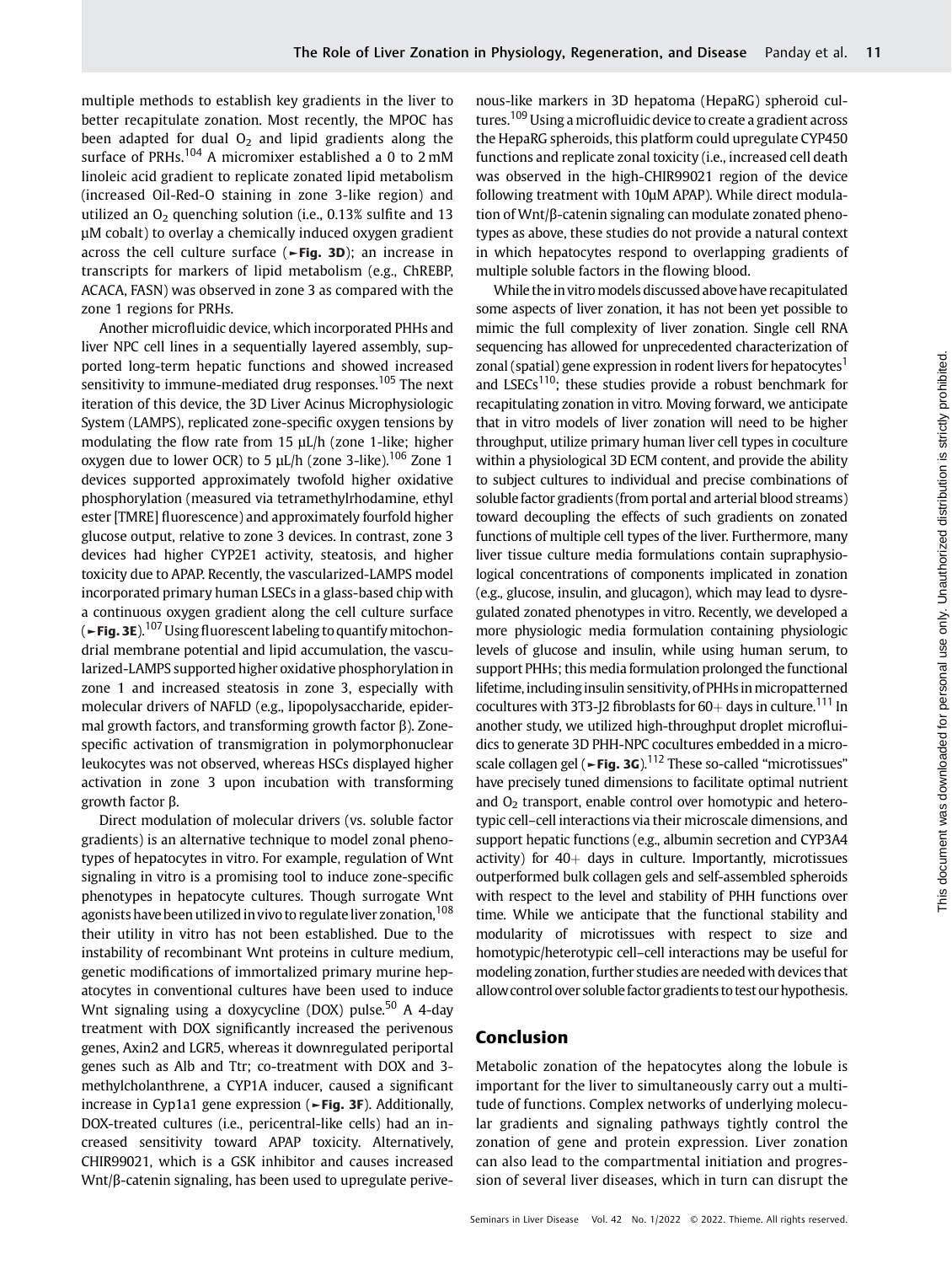metabolic features of zonation. The onset of liver regeneration tends to disrupt zonation but once the liver fully regenerates, hepatocytes in specific zones express the proper phenotypes, which suggests a functional plasticity that hepatocytes possess to modulate their functions depending on the zonated microenvironmental signals present in their vicinity.

Almost half a century of research on live rodent models has helped unravel several key molecular modulators of zonation, such as the Wnt/β-catenin and Hh pathways,

among several others. These in vivo studies have been complemented by in vitro models containing hepatocytes and liver NPCs that can be used in a higher throughput manner to elucidate the effects of specific soluble factor gradients on zonated phenotypes and perhaps more importantly, allow exploration of the differences in the regulators of zonation in human and animal cells. We have summarized the key features of in vitro models discussed here in ►Table 1. In spite of considerable progress, how various soluble factor gradients (both those derived from portal

Table 1 In vitro platforms previously used to model zonation. Platforms are organized as increasing in physiological complexity but reducing in throughput from top to bottom

| Model system                                            | Reference | Cell type(s)                                                                                         | Approach to establishing<br>zonation                                                                                                                                                                                     | Aspects of zonation<br>achieved                                                                                                               |
|---------------------------------------------------------|-----------|------------------------------------------------------------------------------------------------------|--------------------------------------------------------------------------------------------------------------------------------------------------------------------------------------------------------------------------|-----------------------------------------------------------------------------------------------------------------------------------------------|
| Bulk O <sub>2</sub> control<br>in multiwell<br>cultures | 93        | 2D monolayer and 3D paper-<br>based platform of HepG2                                                | Hypoxia chamber<br>maintained at different<br>oxygen tensions                                                                                                                                                            | Higher sensitivity to<br>hepatotoxins at lower oxygen<br>tension                                                                              |
|                                                         | 91        | HepG2 monolayer over thin<br>collagen gels                                                           | Adjusted culture media<br>height to control oxygen<br>tension                                                                                                                                                            | Ten-fold increase in CYP450<br>activities in hypoxia, relative<br>to hyperoxic conditions                                                     |
|                                                         | 95        | Monolayer of PRHs                                                                                    | Gas-permeable PDMS multi-<br>well plate cultured in multi-<br>qas incubator                                                                                                                                              | Intracellular localization of<br>active β-catenin and gluta-<br>mine synthetase and high<br>CYP2E1 expression in low<br>oxygen conditions     |
| <b>Bioreactors</b>                                      | 96,97     | PRHs with or without<br>coculture with supportive<br>3T3-J2 fibroblasts                              | Cell-mediated depletion of<br>oxygen in a flat-plate<br>perfusion bioreactor                                                                                                                                             | Periportal distribution of<br>PEPCK and pericentral distri-<br>bution of CYP2B and CYP3A;<br>Zonal APAP toxicity                              |
|                                                         | 92        | Sandwich culture of PRHs<br>within a millifluidics<br>perfusion system                               | Adjusting the position of cell<br>culture to manipulate media<br>height                                                                                                                                                  | Higher GS and CYP3A4<br>expression in perivenous<br>conditions; higher CPS1 and<br>Arg1 expression in periportal<br>conditions                |
|                                                         | 99        | Monoculture and bi-layer<br>coculture of PHHs and PRHs<br>with primary human and rat<br><b>LSECs</b> | Cell-mediated depletion of<br>dissolved oxygen in ExoLiver<br>platform                                                                                                                                                   | Expression of periportal<br>genes Gls2 and Aqp1 in inlet<br>and perivenous genes Glul<br>and Oat in outlet region                             |
| Microfluidic/<br>Liver-on-a-Chip<br>Platforms           | 101       | Monolayer of primary mouse<br>hepatocytes                                                            | Cell-mediated depletion;<br>linear distance from air<br>channel located next to<br>periportal region                                                                                                                     | Zone specific expression of<br>PEPCK (high $O2$ ) and GK<br>(low $O2$ )                                                                       |
|                                                         | 103       | Monolayer of PRHs and PHHs                                                                           | Christmas tree gradient<br>microfluidic device to induce<br>gradients of hormones and<br>chemicals on the cell culture;<br>Metabolic Patterning on a<br>Chip (MPOC)                                                      | Zonal induction of CYP1A2<br>and APAP toxicity                                                                                                |
|                                                         | 104       | Monolayer of PRH                                                                                     |                                                                                                                                                                                                                          | Increased expression of<br>lipogenesis markers (e.g.,<br>ACACA, FASN) in zone 3-like<br>region                                                |
|                                                         | 106       | PHHs sequentially layered<br>with non-parenchymal cell<br>(NPC) lines within ECM gels                | O <sub>2</sub> tension controlled by<br>varying flow rate and cell-<br>mediated O <sub>2</sub> consumption<br>within liver acinus microphy-<br>siologic system (LAMPS) and<br>glass-based vascularized<br>LAMPS (vLAMPS) | Higher oxidative phosphory-<br>lation and higher glucose<br>output in Zone 1; Higher<br>CYP2E1 activity and higher<br>APAP toxicity at Zone 3 |
|                                                         | 107       | PHHs, primary human LSECs,<br>and cell lines for Kupffer cells<br>and stellate cells                 |                                                                                                                                                                                                                          | Increased steatosis in Zone 3<br>with molecular drivers of<br><b>NAFLD</b>                                                                    |

Abbreviations: ECM, extracellular matrix; LSEC, liver sinusoidal endothelial cell; NAFLD, non-alcoholic fatty liver disease; 2D, two dimensional; 3D, three dimensional.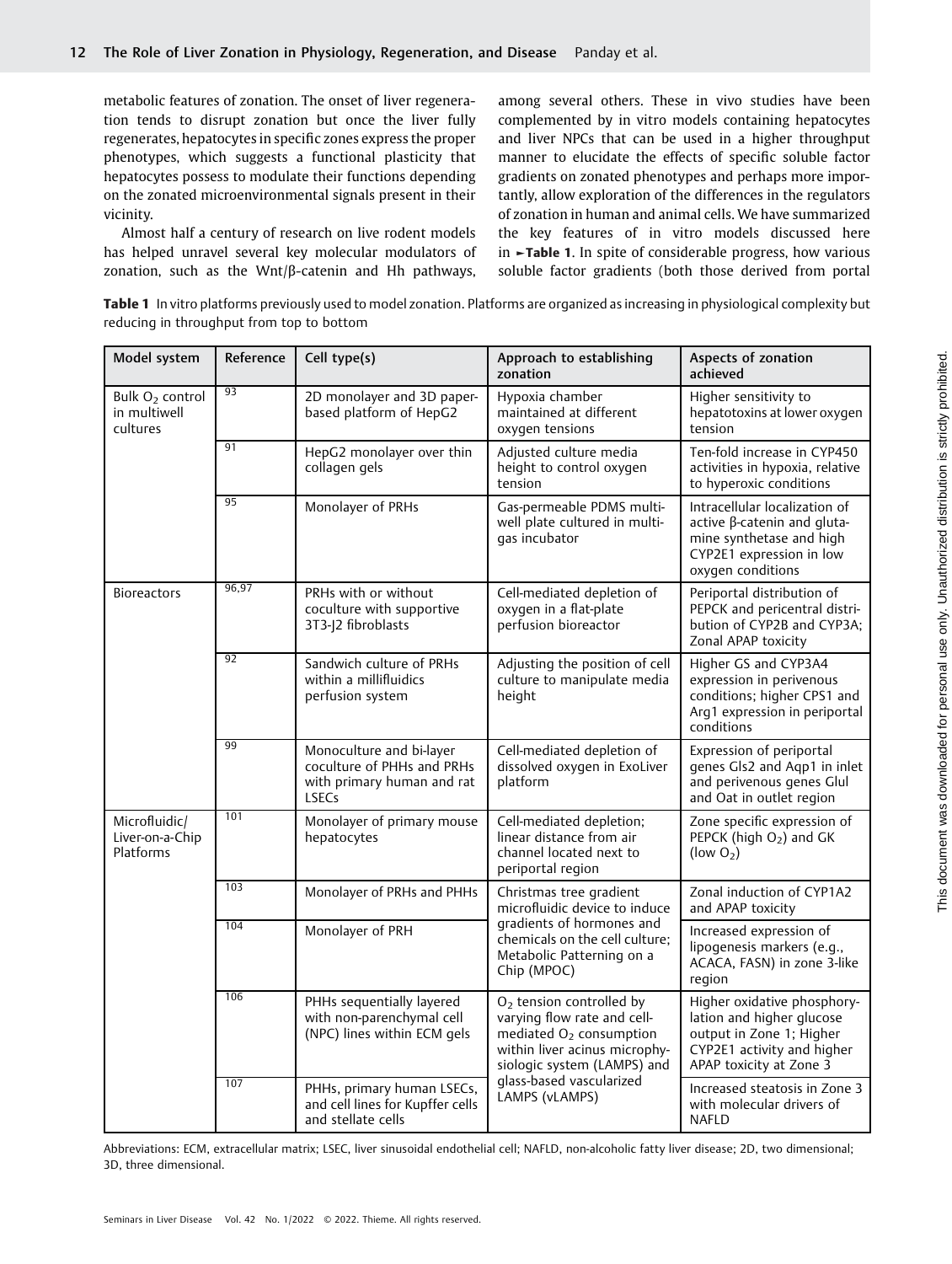blood and hepatic artery) act in isolation and in combinations to regulate/interact with key molecular pathways in liver zonation has not been fully elucidated. We anticipate that continued advances in both in vivo and in vitro models will help facilitate a deeper understanding of liver zonation, in not just hepatocytes, but also the different liver NPC types, across both physiological and disease scenarios. We anticipate that such a deeper understanding of the regulators and functional outcomes of liver zonation will have far reaching implications for the development of better therapeutics against liver diseases and zonated liver tissue surrogates useful for treating patients suffering from end-stage liver failure.

# Main Concepts and Learning Points

- Liver zonation leads to the compartmentalization of functions in hepatocytes along the sinusoid.
- Gradients of soluble factors, such as oxygen, hormones, and nutrients, interact with key molecular pathways (e.g., Wnt/β-catenin, hedgehog) to regulate liver zonation.
- Several liver diseases, including alcoholic and non-alcoholic fatty liver diseases, hepatitis B/C virus infections, and hepatocellular carcinoma, display zone-specific initiation.
- Transgenic mouse models have provided key insights into the regulators of liver zonation, including demonstrating that midlobular hepatocytes contribute the most to hepatocyte proliferation in homeostasis and regeneration.
- Specialized plates and microfluidic devices are useful to investigate the effects of soluble factor gradients on hepatic functions in vitro.
- Further research can help elucidate how precise combinations of diverse soluble factor gradients regulate zonation in primary human hepatocytes and nonparenchymal cells.
- Obtaining a deeper understanding of regulators of liver zonation may lead to the development of better therapeutics for liver diseases, microphysiological systems, and cell-based therapies.

# Abbreviations

| two-dimensional                           |
|-------------------------------------------|
| three-dimensional                         |
| allyl alcohol                             |
| adeno-associated virus                    |
| alcohol dehydrogenase                     |
| alcoholic liver disease                   |
| acetaminophen                             |
| adenomatous polyposis coli                |
| carbon tetrachloride                      |
| $catenin \beta$ 1                         |
| cytochrome P450                           |
| 3,5-diethoxycarbonul-1,4-dihydrocollidine |
| Desert hedgehog                           |
| doxycycline                               |
| extracellular matrix                      |
|                                           |

| <b>GLI</b>    | glioma-associated oncogene                    |
|---------------|-----------------------------------------------|
| GS            | glutamine synthetase                          |
| <b>GSH</b>    | glutathione                                   |
| HBV           | hepatitis B virus                             |
| <b>HCC</b>    | hepatocellular carcinoma                      |
| <b>HCV</b>    | hepatitis C virus                             |
| HН            | hedgehog                                      |
| <b>HIF</b>    | hypoxia-inducible factor                      |
| HNF4 $\alpha$ | hepatocyte nuclear factor-4 $\alpha$          |
| <b>HSC</b>    | hepatic stellate cell                         |
| IGF           | insulin-like growth factor                    |
| <b>IGFBP</b>  | insulin-like growth factor binding protein    |
| <b>Ihh</b>    | Indian hedgehog                               |
| <b>IRS</b>    | insulin receptor substrate                    |
| KO            | knockout                                      |
| <b>LGR</b>    | leucine-rich repeat-containing G-protein cou- |
|               | pled receptor                                 |
| <b>LSEC</b>   | liver sinusoidal endothelial cell             |
|               |                                               |
| <b>NAFLD</b>  | nonalcoholic fatty liver disease              |
| <b>NASH</b>   | nonalcoholic steatohepatitis                  |
| <b>NPC</b>    | nonparenchymal cell                           |
| 0CR           | oxygen consumption rate                       |
| <b>PDMS</b>   | polydimethylsiloxane                          |
| <b>PEPCK</b>  | phosphoenolpyruvate carboxykinase             |
| <b>PHH</b>    | primary human hepatocyte                      |
| PRH           | primary rat hepatocyte                        |
| <b>R26R</b>   | Rosa26-Rainbow                                |
| <b>ROS</b>    | reactive oxygen species                       |
| <b>RSPO</b>   | R-spondins                                    |
| Shh           | Sonic hedgehog                                |
| Smo           | smoothened                                    |
| <b>TCF</b>    | T-cell factor                                 |

### Data Availability

Data sharing is not applicable to this article as no new data was created or analyzed in this study.

### Funding

C.P.M., R.P., and S.R.K. report grants: US NIH, 1R01DK115747–01A1.

Conflict of Interest None declared.

# References

- 1 Halpern KB, Shenhav R, Matcovitch-Natan O, et al. Single-cell spatial reconstruction reveals global division of labour in the mammalian liver. Nature 2017;542(7641):352–356
- 2 Kietzmann T. Metabolic zonation of the liver: the oxygen gradient revisited. Redox Biol 2017;11:622–630
- 3 Cheng X, Kim SY, Okamoto H, et al. Glucagon contributes to liver zonation. Proc Natl Acad Sci U S A 2018;115(17):E4111–E4119
- 4 Zeng G, Awan F, Otruba W, et al. Wnt'er in liver: expression of Wnt and frizzled genes in mouse. Hepatology 2007;45(01): 195–204
- 5 Benhamouche S, Decaens T, Godard C, et al. Apc tumor suppressor gene is the "zonation-keeper" of mouse liver. Dev Cell 2006; 10(06):759–770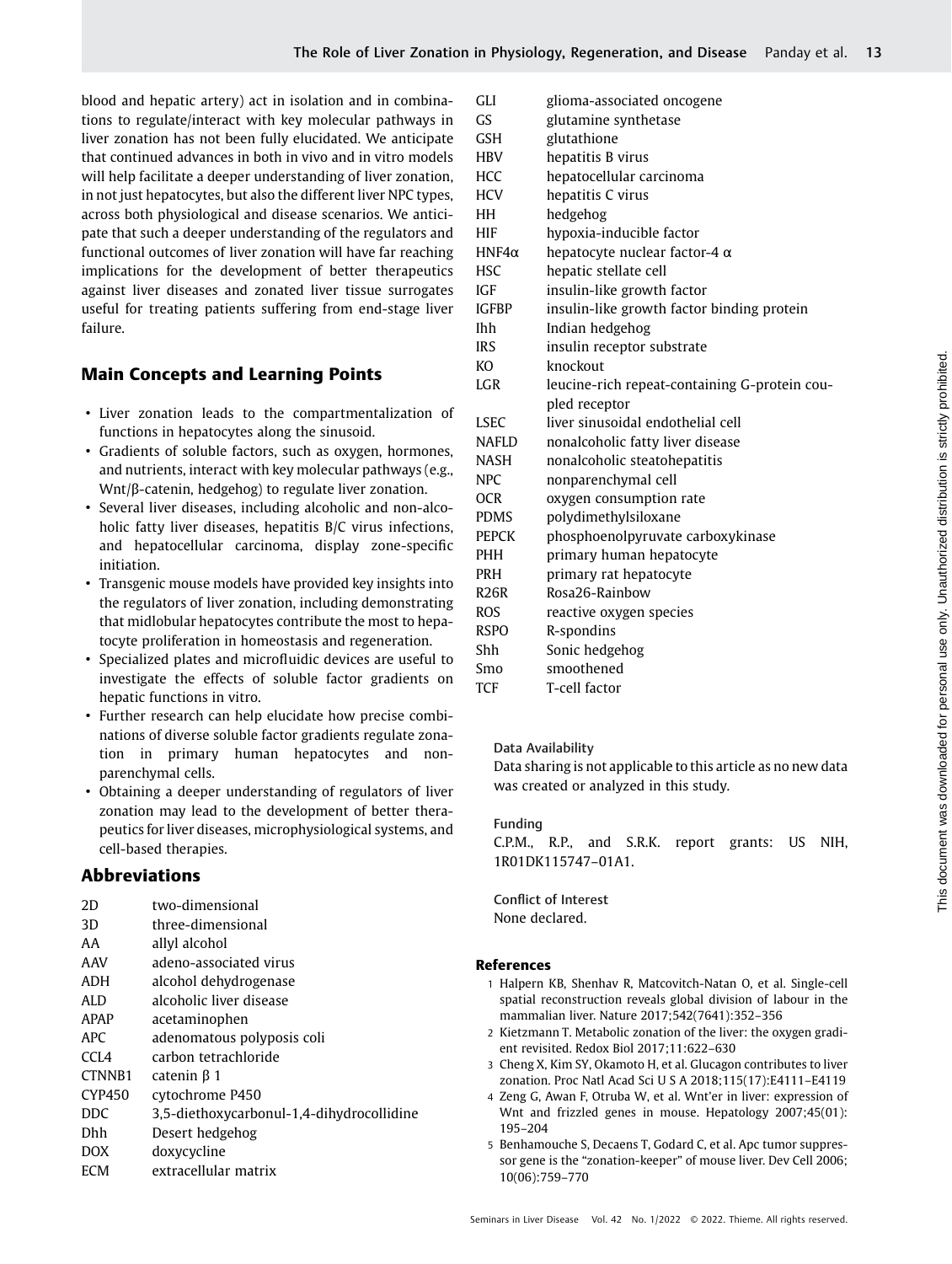- 6 Burke ZD, Reed KR, Phesse TJ, Sansom OJ, Clarke AR, Tosh D. Liver zonation occurs through a beta-catenin-dependent, c-Myc-independent mechanism. Gastroenterology 2009;136(07):2316- –2324.e1, 3
- 7 Yang J, Mowry LE, Nejak-Bowen KN, et al. β-catenin signaling in murine liver zonation and regeneration: a Wnt-Wnt situation!. Hepatology 2014;60(03):964–976
- 8 Sekine S, Lan BY, Bedolli M, Feng S, Hebrok M. Liver-specific loss of beta-catenin blocks glutamine synthesis pathway activity and cytochrome p450 expression in mice. Hepatology 2006;43(04): 817–825
- 9 Braeuning A, Schwarz M. Zonation of heme synthesis enzymes in mouse liver and their regulation by β-catenin and Ha-ras. Biol Chem 2010;391(11):1305–1313
- 10 Giera S, Braeuning A, Köhle C, et al. Wnt/beta-catenin signaling activates and determines hepatic zonal expression of glutathione S-transferases in mouse liver. Toxicol Sci 2010;115(01):22–33
- 11 Rocha AS, Vidal V, Mertz M, et al. The Angiocrine factor rspondin3 is a key determinant of liver zonation. Cell Rep 2015;13(09): 1757–1764
- 12 Planas-Paz L, Orsini V, Boulter L, et al. The RSPO-LGR4/5-ZNRF3/ RNF43 module controls liver zonation and size. Nat Cell Biol 2016;18(05):467–479
- 13 Matz-Soja M, Hovhannisyan A, Gebhardt R. Hedgehog signalling pathway in adult liver: a major new player in hepatocyte metabolism and zonation? Med Hypotheses 2013;80(05): 589–594
- 14 Matz-Soja M, Aleithe S, Marbach E, et al. Hepatic Hedgehog signaling contributes to the regulation of IGF1 and IGFBP1 serum levels. Cell Commun Signal 2014;12:11
- 15 Hazel SJ, Nordqvist AC, Hall K, Nilsson M, Schalling M. Differential expression of IGF-I and IGF-binding protein-1 and -2 in periportal and perivenous zones of rat liver. J Endocrinol 1998; 157(02):285–294
- 16 Kolbe E, Aleithe S, Rennert C, et al. Mutual zonated interactions of Wnt and Hh signaling are orchestrating the metabolism of the adult liver in mice and human. Cell Rep 2019;29(13):4553–4567.e7
- 17 Wei K, Piecewicz SM, McGinnis LM, et al. A liver Hif-2α-IRS2 pathway sensitizes hepatic insulin signaling and is modulated by VEGF inhibition. Nat Med 2013;19(10):1331–1337
- 18 Scharf JG, Unterman TG, Kietzmann T. Oxygen-dependent modulation of insulin-like growth factor binding protein biosynthesis in primary cultures of rat hepatocytes. Endocrinology 2005; 146(12):5433–5443
- 19 Näthke I, Rocha S. Antagonistic crosstalk between APC and HIF-1α. Cell Cycle 2011;10(10):1545–1547
- 20 Newton IP, Kenneth NS, Appleton PL, Näthke I, Rocha S. Adenomatous polyposis coli and hypoxia-inducible factor-1alpha have an antagonistic connection. Mol Biol Cell 2010;21(21):3630–3638
- 21 Mazumdar J, O'Brien WT, Johnson RS, et al.  $O<sub>2</sub>$  regulates stem cells through Wnt/β-catenin signalling. Nat Cell Biol 2010;12 (10):1007–1013
- 22 Bijlsma MF, Groot AP, Oduro JP, et al. Hypoxia induces a hedgehog response mediated by HIF-1alpha. J Cell Mol Med 2009;13 (8B):2053–2060
- 23 Onishi H, Yamasaki A, Kawamoto M, Imaizumi A, Katano M. Hypoxia but not normoxia promotes smoothened transcription through upregulation of RBPJ and Mastermind-like 3 in pancreatic cancer. Cancer Lett 2016;371(02):143–150
- 24 Chen S, Zhang M, Xing L, Wang Y, Xiao Y, Wu Y. HIF-1α contributes to proliferation and invasiveness of neuroblastoma cells via SHH signaling. PLoS One 2015;10(03):e0121115
- 25 Hailfinger S, Jaworski M, Braeuning A, Buchmann A, Schwarz M. Zonal gene expression in murine liver: lessons from tumors. Hepatology 2006;43(03):407–414
- 26 Braeuning A, Menzel M, Kleinschnitz EM, et al. Serum components and activated Ha-ras antagonize expression of perivenous

marker genes stimulated by beta-catenin signaling in mouse hepatocytes. FEBS J 2007;274(18):4766–4777

- 27 Colletti M, Cicchini C, Conigliaro A, et al. Convergence of Wnt signaling on the HNF4alpha-driven transcription in controlling liver zonation. Gastroenterology 2009;137(02):660–672
- 28 Gougelet A, Torre C, Veber P, et al. T-cell factor 4 and β-catenin chromatin occupancies pattern zonal liver metabolism in mice. Hepatology 2014;59(06):2344–2357
- 29 Sekine S, Ogawa R, Mcmanus MT, Kanai Y, Hebrok M. Dicer is required for proper liver zonation. J Pathol 2009;219(03): 365–372
- 30 Asrani SK, Devarbhavi H, Eaton J, Kamath PS. Burden of liver diseases in the world. J Hepatol 2019;70(01):151–171
- 31 Tessari P, Coracina A, Cosma A, Tiengo A. Hepatic lipid metabolism and non-alcoholic fatty liver disease. Nutr Metab Cardiovasc Dis 2009;19(04):291–302
- 32 Brunt EM. Pathology of fatty liver disease. Mod Pathol 2007;20 (Suppl 1):S40–S48
- 33 Chalasani N, Wilson L, Kleiner DE, Cummings OW, Brunt EM, Unalp ANASH Clinical Research Network. Relationship of steatosis grade and zonal location to histological features of steatohepatitis in adult patients with non-alcoholic fatty liver disease. J Hepatol 2008;48(05):829–834
- 34 Wattacheril J, Seeley EH, Angel P, et al. Differential intrahepatic phospholipid zonation in simple steatosis and nonalcoholic steatohepatitis. PLoS One 2013;8(02):e57165
- 35 Hall Z, Bond NJ, Ashmore T, et al. Lipid zonation and phospholipid remodeling in nonalcoholic fatty liver disease. Hepatology 2017;65(04):1165–1180
- 36 Liu H, Fergusson MM, Wu JJ, et al. Wnt signaling regulates hepatic metabolism. Sci Signal 2011;4(158):ra6
- 37 Behari J, Li H, Liu S, et al. β-catenin links hepatic metabolic zonation with lipid metabolism and diet-induced obesity in mice. Am J Pathol 2014;184(12):3284–3298
- 38 Schleicher J, Tokarski C, Marbach E, et al. Zonation of hepatic fatty acid metabolism—the diversity of its regulation and the benefit of modeling. Biochim Biophys Acta 2015;1851(05): 641–656
- 39 Choi SS, Omenetti A, Witek RP, et al. Hedgehog pathway activation and epithelial-to-mesenchymal transitions during myofibroblastic transformation of rat hepatic cells in culture and cirrhosis. Am J Physiol Gastrointest Liver Physiol 2009;297 (06):G1093–G1106
- 40 Rangwala F, Guy CD, Lu J, et al. Increased production of sonic hedgehog by ballooned hepatocytes. J Pathol 2011;224(03): 401–410
- 41 Matz-Soja M, Rennert C, Schönefeld K, et al. Hedgehog signaling is a potent regulator of liver lipid metabolism and reveals a GLIcode associated with steatosis. eLife 2016;5:5
- 42 Rehm J, Shield KD. Global burden of alcohol use disorders and alcohol liver disease. Biomedicines 2019;7(04):7
- 43 Yoon YH, Chen CM, Slater ME, Jung MK, White AM. Trends in premature deaths from alcoholic liver disease in the U.S., 1999- 2018. Am J Prev Med 2020;59(04):469–480
- 44 Seitz HK, Bataller R, Cortez-Pinto H, et al. Alcoholic liver disease. Nat Rev Dis Primers 2018;4(01):16
- 45 Beier JI, McClain CJ. Mechanisms and cell signaling in alcoholic liver disease. Biol Chem 2010;391(11):1249–1264
- 46 Sokal EM, Collette E, Buts JP. Continuous increase of alcohol dehydrogenase activity along the liver plate in normal and cirrhotic human livers. Hepatology 1993;17(02):202–205
- 47 Guzman M, Castro J. Zonal heterogeneity of the effects of chronic ethanol feeding on hepatic fatty acid metabolism. Hepatology 1990;12(05):1098–1105
- 48 Hijmans BS, Grefhorst A, Oosterveer MH, Groen AK. Zonation of glucose and fatty acid metabolism in the liver: mechanism and metabolic consequences. Biochimie 2014;96:121–129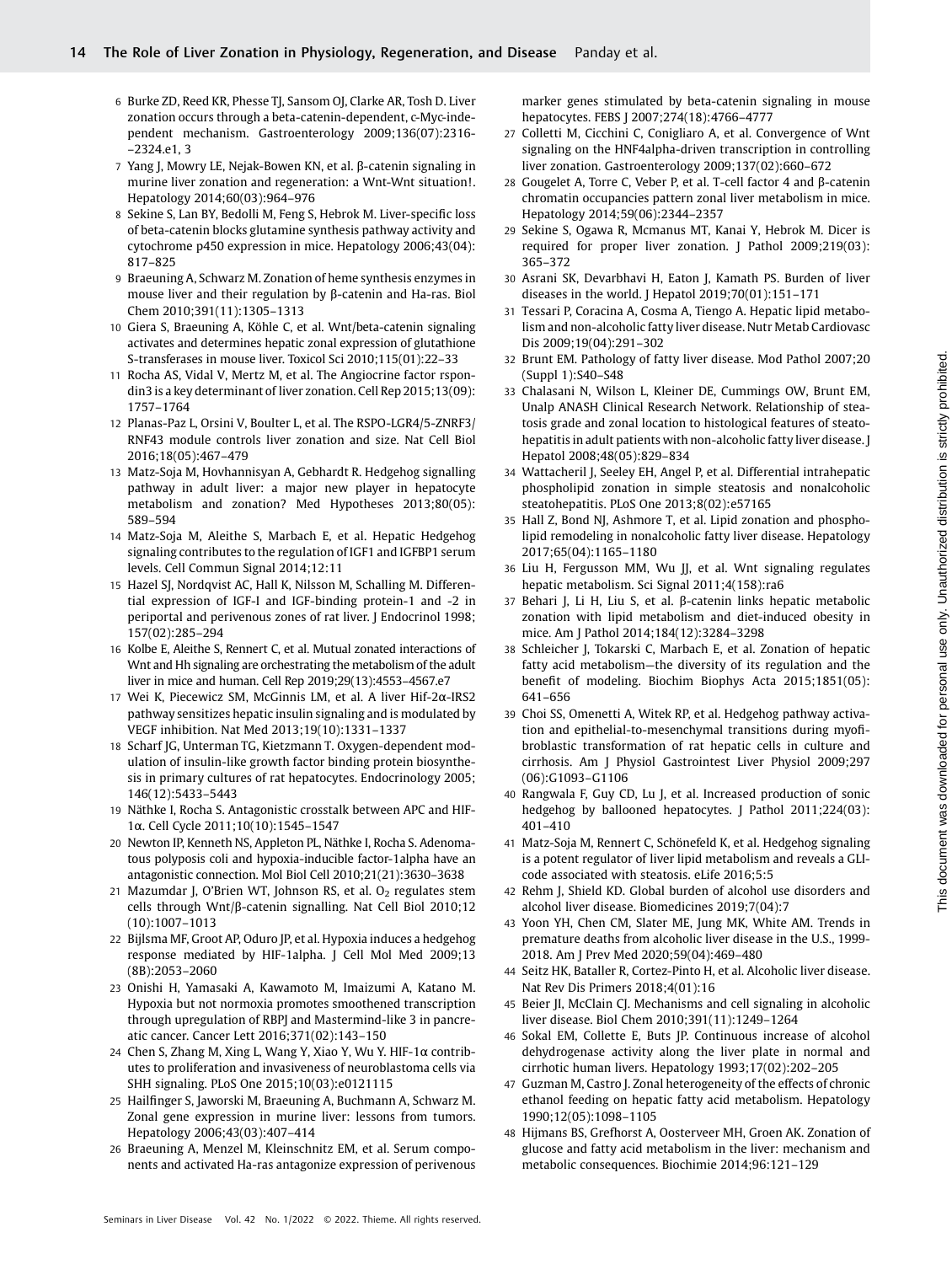- 49 Zhang P, Wang W, Mao M, et al. Similarities and differences: a comparative review of the molecular mechanisms and effectors of NAFLD and AFLD. Front Physiol 2021;12:710285
- 50 Wahlicht T, Vièyres G, Bruns SA, et al. Controlled functional zonation of hepatocytes in vitro by engineering of Wnt signaling. ACS Synth Biol 2020;9(07):1638–1649
- 51 Vassilaki N, Kalliampakou KI, Kotta-Loizou I, et al. Low oxygen tension enhances hepatitis C virus replication. J Virol 2013;87 (05):2935–2948
- 52 Moreau M, Rivière B, Vegna S, et al. Hepatitis C viral proteins perturb metabolic liver zonation. J Hepatol 2015;62(02):278–285
- 53 Wang W, Pan Q, Fuhler GM, Smits R, Peppelenbosch MP. Action and function of Wnt/β-catenin signaling in the progression from chronic hepatitis C to hepatocellular carcinoma. J Gastroenterol 2017;52(04):419–431
- 54 Guidotti LG, Matzke B, Schaller H, Chisari FV. High-level hepatitis B virus replication in transgenic mice. J Virol 1995;69(10): 6158–6169
- 55 Tarnow G, McLachlan A. β-catenin signaling regulates the in vivo distribution of hepatitis b virus biosynthesis across the liver lobule. J Virol 2021;95(20):e0078021
- 56 von Olshausen G, Quasdorff M, Bester R, et al. Hepatitis B virus promotes β-catenin-signalling and disassembly of adherens junctions in a Src kinase dependent fashion. Oncotarget 2018; 9(74):33947–33960
- 57 Désert R, Rohart F, Canal F, et al. Human hepatocellular carcinomas with a periportal phenotype have the lowest potential for early recurrence after curative resection. Hepatology 2017;66 (05):1502–1518
- 58 Thompson MD, Monga SP. WNT/beta-catenin signaling in liver health and disease. Hepatology 2007;45(05):1298–1305
- 59 Ding SL, Yang ZW, Wang J, Zhang XL, Chen XM, Lu FM. Integrative analysis of aberrant Wnt signaling in hepatitis B virus-related hepatocellular carcinoma. World J Gastroenterol 2015;21(20): 6317–6328
- 60 Colnot S, Decaens T, Niwa-Kawakita M, et al. Liver-targeted disruption of Apc in mice activates beta-catenin signaling and leads to hepatocellular carcinomas. Proc Natl Acad Sci U S A 2004;101(49):17216–17221
- 61 Huang DQ, El-Serag HB, Loomba R. Global epidemiology of NAFLD-related HCC: trends, predictions, risk factors and prevention. Nat Rev Gastroenterol Hepatol 2021;18(04):223–238
- 62 Machado MV, Diehl AM. Hedgehog signalling in liver pathophysiology. J Hepatol 2018;68(03):550–562
- 63 Chong YC, Lim TE, Fu Y, Shin EM, Tergaonkar V, Han W. Indian Hedgehog links obesity to development of hepatocellular carcinoma. Oncogene 2019;38(12):2206–2222
- 64 Huang H, Fujii H, Sankila A, et al. Beta-catenin mutations are frequent in human hepatocellular carcinomas associated with hepatitis C virus infection. Am J Pathol 1999;155(06):1795–1801
- 65 Lindros KO. Zonation of cytochrome P450 expression, drug metabolism and toxicity in liver. Gen Pharmacol 1997;28(02): 191–196
- 66 Yoon E, Babar A, Choudhary M, Kutner M, Pyrsopoulos N. Acetaminophen-Induced Hepatotoxicity: a comprehensive update. J Clin Transl Hepatol 2016;4(02):131–142
- 67 James LP, Mayeux PR, Hinson JA. Acetaminophen-induced hepatotoxicity. Drug Metab Dispos 2003;31(12):1499–1506
- 68 Means SA, Ho H. A spatial-temporal model for zonal hepatotoxicity of acetaminophen. Drug Metab Pharmacokinet 2019;34(01):71–77
- 69 Anundi I, Lähteenmäki T, Rundgren M, Moldeus P, Lindros KO. Zonation of acetaminophen metabolism and cytochrome P450 2E1-mediated toxicity studied in isolated periportal and perivenous hepatocytes. Biochem Pharmacol 1993;45(06):1251–1259
- 70 Miller DL, Harasin JM, Gumcio JJ. Bromobenzene-induced zonal necrosis in the hepatic acinus. Exp Mol Pathol 1978;29(03): 358–370
- 71 Lee VM, Cameron RG, Archer MC. Zonal location of compensatory hepatocyte proliferation following chemically induced hepatotoxicity in rats and humans. Toxicol Pathol 1998;26(05): 621–627
- 72 Heijne WH, Stierum RH, Slijper M, van Bladeren PJ, van Ommen B. Toxicogenomics of bromobenzene hepatotoxicity: a combined transcriptomics and proteomics approach. Biochem Pharmacol 2003;65(05):857–875
- 73 Sasse D, Maly IP. Studies on the periportal hepatotoxicity of allyl alcohol. Prog Histochem Cytochem 1991;23(1-4):146–149
- 74 Wang X, Foster M, Al-Dhalimy M, Lagasse E, Finegold M, Grompe M. The origin and liver repopulating capacity of murine oval cells. Proc Natl Acad Sci U S A 2003;100(Suppl 1):11881–11888
- 75 Michalopoulos GK, Bhushan B. Liver regeneration: biological and pathological mechanisms and implications. Nat Rev Gastroenterol Hepatol 2021;18(01):40–55
- 76 Pu W, Zhang H, Huang X, et al. Mfsd $2a+$  hepatocytes repopulate the liver during injury and regeneration. Nat Commun 2016; 7:13369
- 77 Wang B, Zhao L, Fish M, Logan CY, Nusse R. Self-renewing diploid  $Axin2(+)$  cells fuel homeostatic renewal of the liver. Nature 2015;524(7564):180–185
- 78 Lin S, Nascimento EM, Gajera CR, et al. Distributed hepatocytes expressing telomerase repopulate the liver in homeostasis and injury. Nature 2018;556(7700):244–248
- 79 Sun T, Pikiolek M, Orsini V, et al.  $AXIN2<sup>+</sup>$  pericentral hepatocytes have limited contributions to liver homeostasis and regeneration. Cell Stem Cell 2020;26(01):97–107.e6
- 80 Tan X, Behari J, Cieply B, Michalopoulos GK, Monga SP. Conditional deletion of beta-catenin reveals its role in liver growth and regeneration. Gastroenterology 2006;131(05):1561–1572
- 81 Preziosi M, Okabe H, Poddar M, Singh S, Monga SP. Endothelial Wnts regulate β-catenin signaling in murine liver zonation and regeneration: a sequel to the Wnt-Wnt situation. Hepatol Commun 2018;2(07):845–860
- 82 Walesky CM, Kolb KE, Winston CL, et al. Functional compensation precedes recovery of tissue mass following acute liver injury. Nat Commun 2020;11(01):5785
- 83 Chen F, Jimenez RJ, Sharma K, et al. Broad distribution of hepatocyte proliferation in liver homeostasis and regeneration. Cell Stem Cell 2020;26(01):27–33.e4
- 84 Wei Y, Wang YG, Jia Y, et al. Liver homeostasis is maintained by midlobular zone 2 hepatocytes. Science 2021;371 (6532):371
- 85 Ghafoory S, Breitkopf-Heinlein K, Li Q, Scholl C, Dooley S, Wölfl S. Zonation of nitrogen and glucose metabolism gene expression upon acute liver damage in mouse. PLoS One 2013;8(10):e78262
- 86 Zhao L, Jin Y, Donahue K, et al. Tissue repair in the mouse liver following acute carbon tetrachloride depends on injury-induced Wnt/β-catenin signaling. Hepatology 2019;69(06):2623–2635
- 87 Bell P, Wang L, Gao G, et al. Inverse zonation of hepatocyte transduction with AAV vectors between mice and non-human primates. Mol Genet Metab 2011;104(03):395–403
- 88 He L, Pu W, Liu X, et al. Proliferation tracing reveals regional hepatocyte generation in liver homeostasis and repair. Science 2021;371(6532):371
- 89 Font-Burgada J, Shalapour S, Ramaswamy S, et al. Hybrid periportal hepatocytes regenerate the injured liver without giving rise to cancer. Cell 2015;162(04):766–779
- 90 Monckton CP, Brown GE, Khetani SR. Latest impact of engineered human liver platforms on drug development. APL Bioeng 2021;5 (03):031506
- 91 Camp JP, Capitano AT. Induction of zone-like liver function gradients in HepG2 cells by varying culture medium height. Biotechnol Prog 2007;23(06):1485–1491
- 92 Tomlinson L, Hyndman L, Firman JW, et al. In vitro liver zonation of primary rat hepatocytes. Front Bioeng Biotechnol 2019;7:17